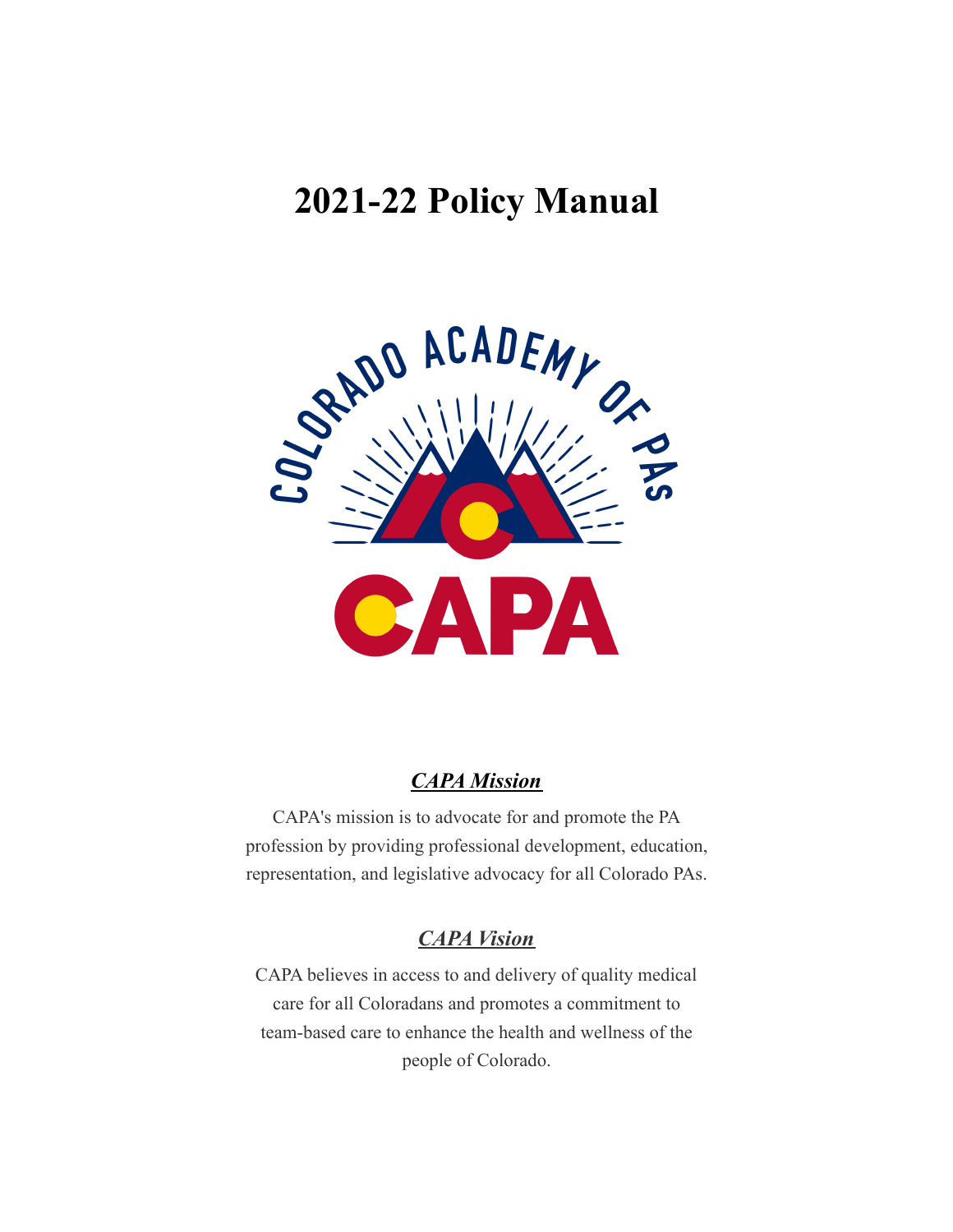# **Table of Contents**

|        | 100.00 PROFESSIONAL ORGANIZATION                        | 5  |
|--------|---------------------------------------------------------|----|
|        | 200.00 BOARD OF DIRECTORS                               | 6  |
|        | 201.00 PRESIDENT, GUIDELINES                            | 9  |
|        | 202.00 PRESIDENT-ELECT, GUIDELINES                      | 10 |
|        | 203.00 IMMEDIATE PAST PRESIDENT, GUIDELINES             | 10 |
|        | 204.00 VICE PRESIDENT, GUIDELINES                       | 11 |
|        | 205.00 SECRETARY, GUIDELINES                            | 11 |
|        | 206.00 TREASURER, GUIDELINES                            | 12 |
|        | 207.00 DIRECTOR-AT-LARGE, GUIDELINES                    | 13 |
|        | 208.00 CHIEF DELEGATE, GUIDELINES                       | 13 |
|        | 209.00 STUDENT DIRECTOR AND REPRESENTATIVES, GUIDELINES | 14 |
| 300.00 | <b>HOUSE OF DELEGATES</b>                               | 16 |
|        | 301.00 CHIEF DELEGATE, GUIDELINES                       | 16 |
|        | 302.00 CHIEF DELEGATE-ELECT, GUIDELINES                 | 17 |
|        | 303.00 DELEGATE AND ALTERNATE DELEGATE, GUIDELINES      | 18 |
|        | 400.00 MEETINGS                                         | 18 |
|        | 500.00 NOMINATIONS AND ELECTIONS                        | 19 |
|        | 501.00 NOMINATIONS, GUIDELINES                          | 19 |
|        | 502.00 ELECTIONS, GUIDELINES                            | 20 |
|        | 503.00 STUDENT REPRESENTATIVE SELECTION, GUIDELINES     | 21 |
|        | <b>600.00 LIAISON ORGANIZATIONS</b>                     | 21 |
|        | 700.00 COMMITTEES                                       | 22 |
|        | 701.00 CONTINUING MEDICAL EDUCATION COMMITTEE           | 24 |
|        | 702.00 ELECTIONS COMMITTEE                              | 25 |
|        | 703.00 MEMBERSHIP COMMITTEE                             | 26 |
|        | 704.00 JUDICIAL AFFAIRS COMMITTEE                       | 27 |
|        | 705.00 GOVERNMENTAL AFFAIRS COMMITTEE                   | 30 |
|        | 706.00 FINANCE COMMITTEE                                | 30 |
|        | 800.00 MEMBERSHIP AND MEMBER SERVICES                   | 33 |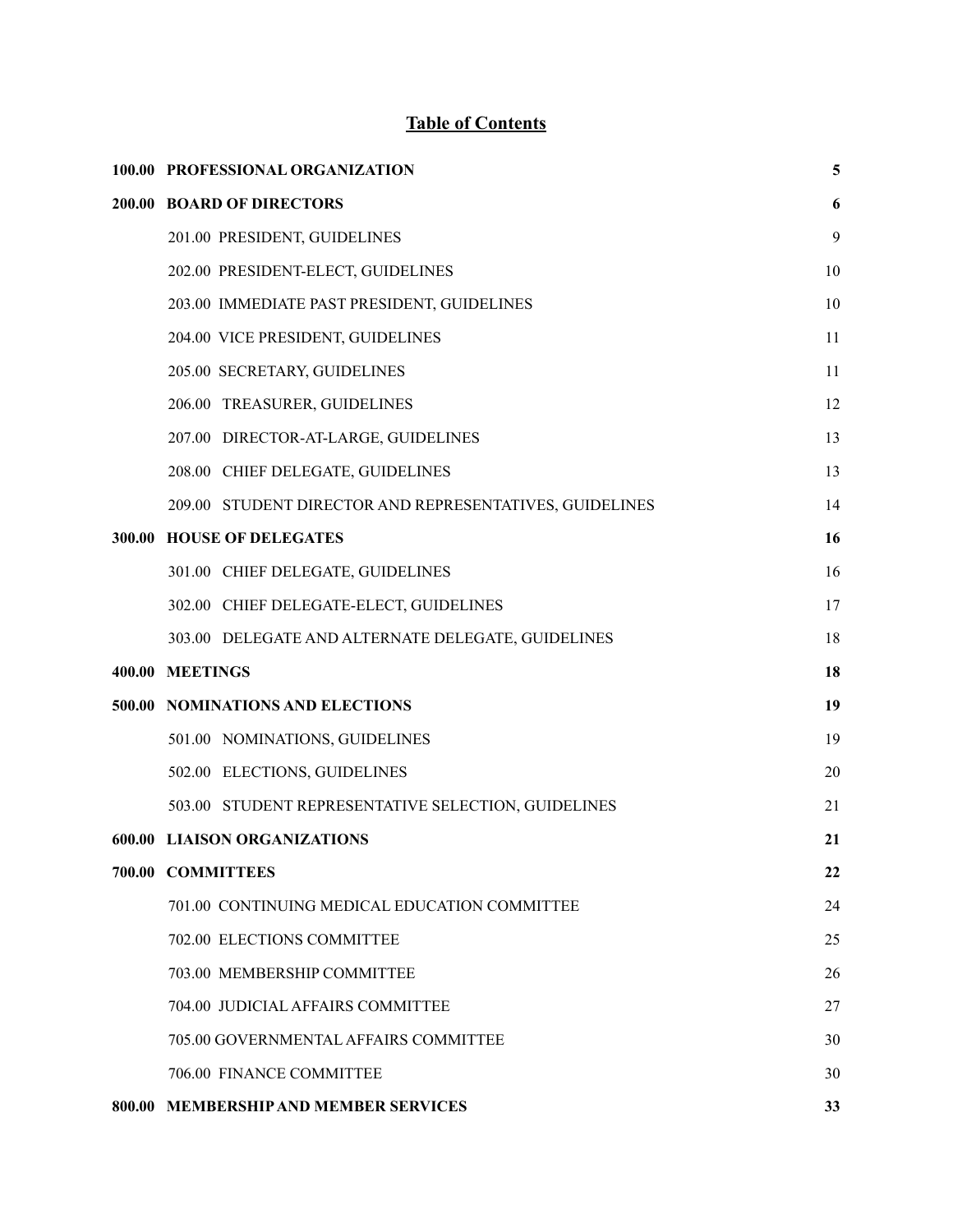|                                                |                                                                  | 801.00 MEMBERS, HONORARY                           | 34 |  |  |
|------------------------------------------------|------------------------------------------------------------------|----------------------------------------------------|----|--|--|
|                                                | 802.00 DUES                                                      |                                                    | 34 |  |  |
|                                                |                                                                  | 803.00 MEMBERSHIP MAILING LIST, GUIDELINES         | 34 |  |  |
|                                                |                                                                  | 900.00 AWARDS AND SCHOLARSHIP, CRITERIA/GUIDELINES | 35 |  |  |
| <b>1000.00 PUBLICATIONS</b><br>37              |                                                                  |                                                    |    |  |  |
| 2000.00 DONATIONS, GRANTS, PA FOUNDATION<br>37 |                                                                  |                                                    |    |  |  |
|                                                | <b>PP100.00 PROFESSIONAL PRACTICE POLICY AND RELATIONS</b><br>38 |                                                    |    |  |  |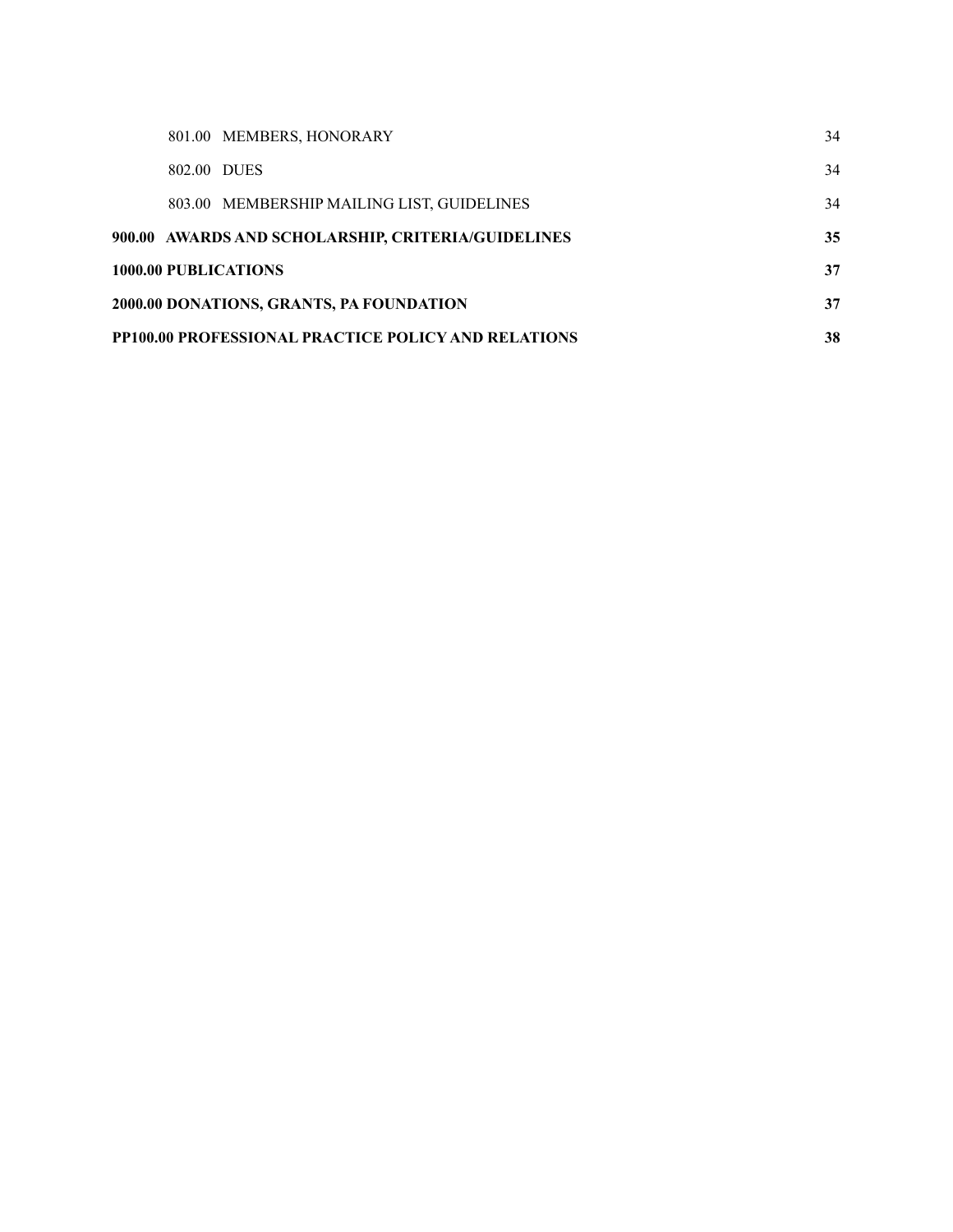#### <span id="page-3-0"></span>100.00 PROFESSIONAL ORGANIZATION

#### 100.01 REPRESENTATION

#### 100.01.01

No chair, committee member, or Academy member shall communicate as an official representative of CAPA with a corporation and/or person representing a corporation who has an agreement, contract, or subcontract with CAPA without approval of the President, after appropriate consultation with the Board of Directors (BOD).

*[Adopted 1995, Amended 2015, Reaf irmed 2017, Amended 2022]*

#### 100.01.02

CAPA prohibits any person from speaking on behalf of the Academy without sanction of the BOD. *[Adopted 1995, Amended 2015, 2017]*

#### 100.02 COPYRIGHTS AND TRADEMARKS

### 100.02.01

The CAPA logo is copyrighted and may not be altered, reproduced, or used in any way without prior permission of the BOD. *[Adopted 1995, Amended 2015, Reaf irmed 2017]*

#### 100.03 CODE OF ETHICS

### 100.03.01

*The Colorado Academy of Physician Assistants recognizes its responsibility to aid the profession in maintaining high standards in the provision of quality and accessible health care services. The following principles delineate the standards governing the conduct of physician assistants in their professional interactions with patients, colleagues, other health professionals and the general public. Realizing that no code can encompass all ethical responsibilities of the physician assistant, this enumeration of obligations* in the Code of Ethics is not comprehensive and does not constitute a denial of the existence of other *obligations, equally imperative, though not specifically mentioned.*

- **Physician Assistants** shall be committed to providing competent medical care, assuming as their primary responsibility the health, safety, welfare and dignity of all humans.
- **Physician Assistants** shall extend to each patient the full measure of their ability as dedicated and empathetic health care providers, and shall assume responsibility for the skillful and proficient transactions of their professional duties.
- **Physician Assistants** shall deliver health care services to health consumers without regard to sex, age, race, creed, socio-economic, and/or political status.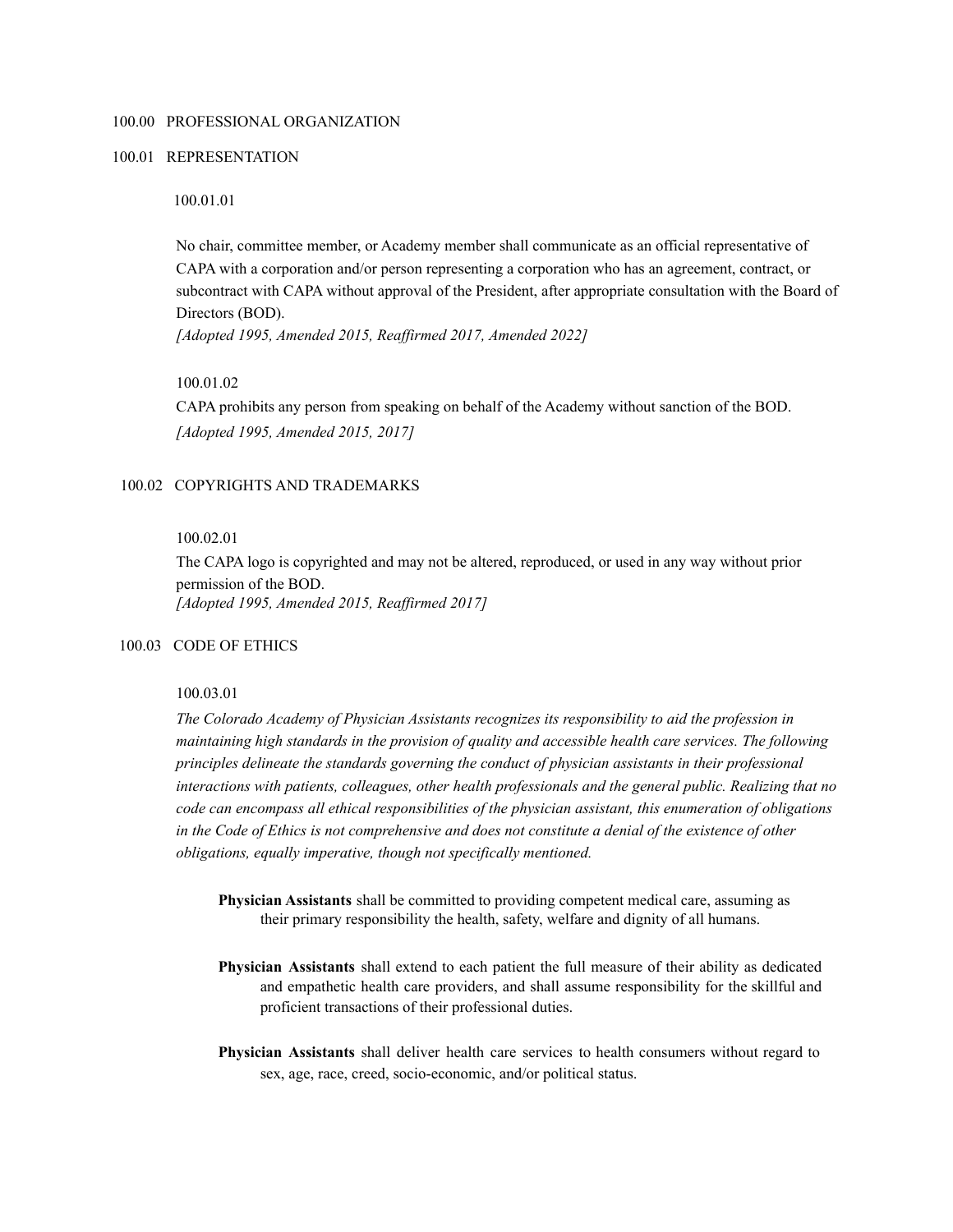- **Physician Assistants** shall adhere to all state and federal laws governing informed consent concerning the patient's health care.
- **Physician Assistants** shall collaborate with other healthcare providers, or qualified professionals having special skills, knowledge, or experience whenever the welfare of the patient will be safeguarded or advanced by such consultation.
- **Physician Assistants** shall take personal responsibility for being familiar with and adhering to all federal and state laws applicable to the practice of their profession.
- **Physician Assistants** shall provide only those services for which they are qualified via education and/or experiences and by pertinent legal regulatory process.
- **Physician Assistants** shall not misrepresent in any manner, either directly or indirectly, their skills, training, professional credentials, identity, or services.
- **Physician Assistants** shall uphold the doctrine of confidentiality regarding privileged patient information, unless required to release such information by law or such information becomes necessary to protect the welfare of the patient or the community.
- **Physician Assistants** shall strive to maintain and increase the quality of individual health care service through individual study and continuing education.
- **Physician Assistants** shall have the duty to respect the law, to uphold the dignity of the physician assistant profession, and to accept its ethical principles. The physician assistant shall not participate in or conceal any activity that will bring discredit or dishonor to the physician assistant profession and shall expose, without fear or favor, any illegal or unethical conduct in the medical profession.

*[Adopted 1994, Amended 2015, Reaf irmed 2017, Amended 2022]*

### <span id="page-4-0"></span>200.00 BOARD OF DIRECTORS

### 200.01 GENERAL

#### 200.01.01

The voting BOD shall consist of the President, President-Elect, Immediate Past President, Vice President, Secretary, Treasurer, Chief Delegate, five (5) Directors-at-Large and one (1) Student Director.

*[Adopted 2015, Amended 2017, 2018]*

200.01.02

Student Representatives will be non-voting members of the BOD. *[Adopted 2015, Reaf irmed 2017, 2018]*

#### 200.01.03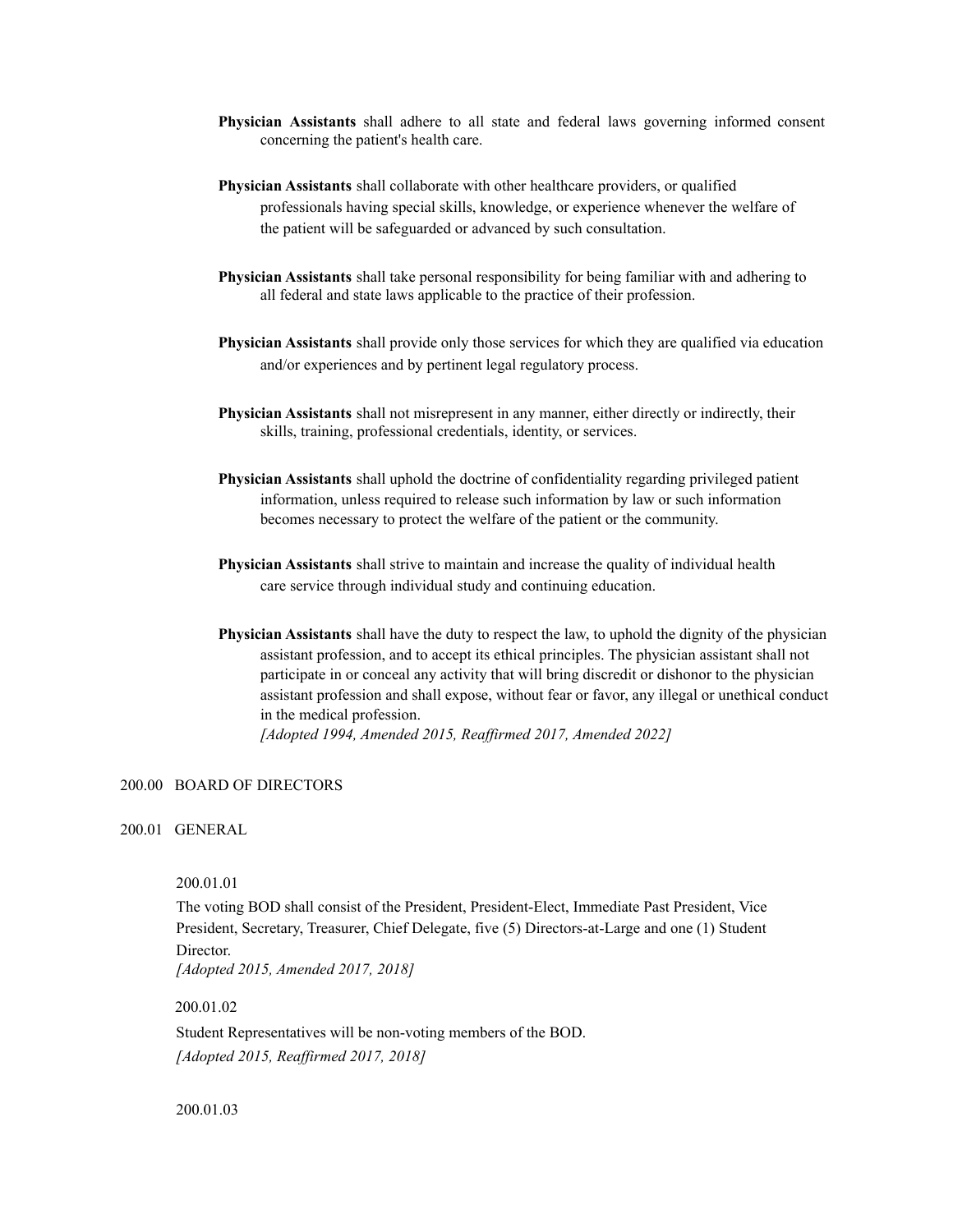All HOD positions, except for the Chief Delegate, shall be considered non-voting members of the BOD and are subject to the same requirements of voting BOD members. *[Adopted 2017]*

#### 200.01.04

All Committee Chairs shall be considered non-voting members of the BOD and are subject to the same requirements of voting BOD members.

*[Adopted 2020, Amended 2022]*

#### 200.02 DUTIES AND RESPONSIBILITIES, GUIDELINES

#### 200.02.01

Concerns regarding ethics should be directed to the BOD and will be delegated to the Judicial Affairs Committee.

*[Adopted 1977, Amended 2015, Reaf irmed 2017]*

#### 200.02.02

In the event that a member of the BOD has, in the Board's opinion, consistent absences or incomplete attendance at BOD meetings, said member may be removed from office by a two-thirds vote of the BOD. Censure or expulsion shall be in the form of a letter composed by the President of CAPA and reviewed by the BOD.

*[Adopted 1983, Amended 1990, 2015, Reaf irmed 2017]*

#### 200.02.03

BOD members must attend 50% of BOD meetings. If unable to meet the commitment may be removed from their position at the discretion of the BOD by a two-thirds majority vote. *[Adopted 2015, Amended 2017]*

#### 200.02.04

A member that is disciplined by the BOD shall have a thirty (30) day period to provide a written response and/or appeal that will be reviewed by the BOD. Following the review process a final decision will be issued in writing from the President and that decision will be binding. *[Adopted 2015, Reaf irmed 2017]*

#### 200.02.05

The President, President-Elect, Vice President, Secretary, Treasurer, Chief Delegate, and HOD Delegates must be AAPA fellow members, as directed by AAPA Constituent Organization Policy. *[Adopted 2015, Reaf irmed 2017, Amended 2020, 2022]*

#### 200.02.06

The BOD shall provide for the management of the affairs of the Academy in such a manner as may be necessary or advisable, and shall ensure policies are enforced. *[Adopted 2015, Amended 2017]*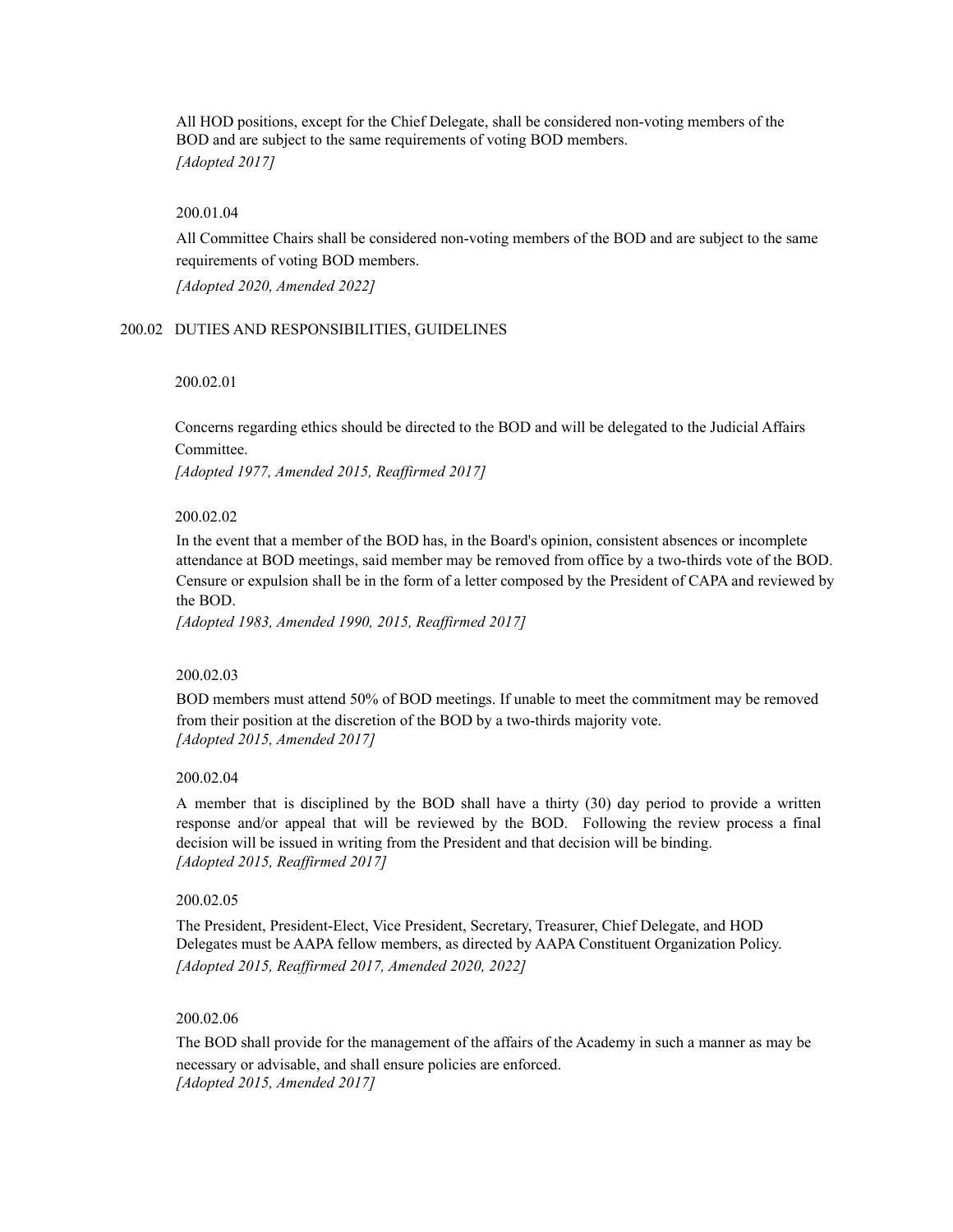### 200.02.07

The BOD shall establish committees necessary to fulfill duties charges to the BOD. *[Adopted 2015, Amended 2017]*

### 200.02.08

The BOD shall establish, regularly review, and update the Academy's management plan to attain the goals of the Academy.

*[Adopted 2015, Amended 2017]*

#### 200.02.09

The BOD shall establish the amount and timing of membership dues and approve actions and expenditures while securing fiscal solvency of the Academy. *[Adopted 2015, Amended 2017]*

#### 200.02.10

The BOD shall ensure compliance with AAPA Constituent Organization Policy. *[Adopted 2015, Amended 2017]*

#### 200.02.11

The BOD shall fill vacancies in the BOD positions between general elections through a majority vote of the BOD unless otherwise specified in Bylaws or this policy. *[Adopted 2015, Amended 2017, 2022]*

### 200.02.12

The BOD shall approve resolutions to the AAPA House of Delegates (HOD) and advise delegates to the AAPA HOD on the official position of CAPA. *[Adopted 2015, Amended 2017]*

200.02.13

The BOD shall monitor the community and professional image of CAPA. *[Adopted 2015, Amended 2017]*

200.02.14

Terms of office shall run from July 1st through June 30th. *[Adopted 2015, Reaf irmed 2017]*

### 200.02.15

Members of the BOD may be appointed by the President, with BOD approval, as a mentor to the Student Representatives.

*[Adopted 2015, Amended 2017]*

200.02.16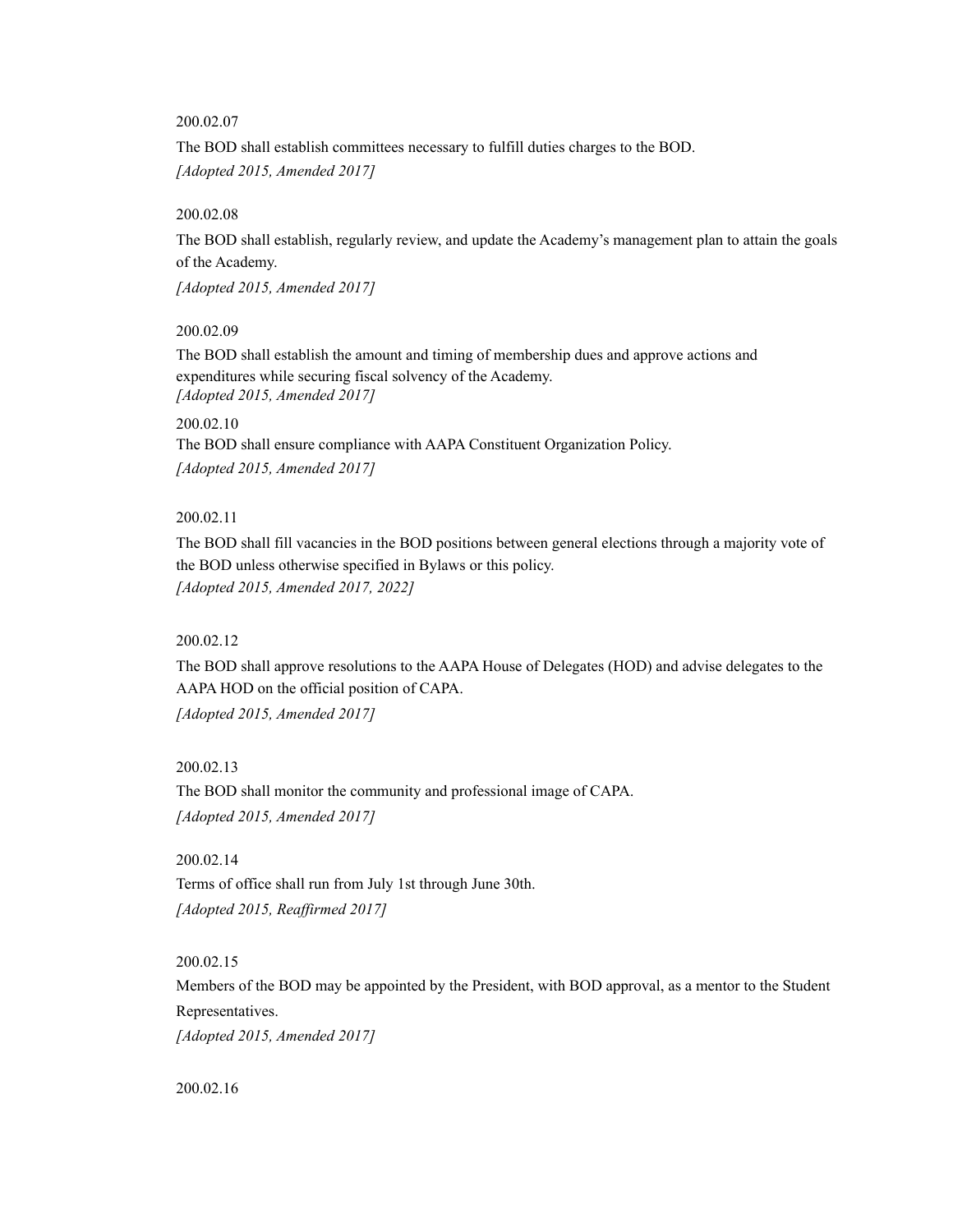A BOD member, committee chair or member may be removed by the BOD with or without cause by a two-thirds (⅔) majority vote.

*[Adopted 2018]*

### <span id="page-7-0"></span>201.00 PRESIDENT, GUIDELINES

#### 201.00.01

The President will submit a report to the BOD at every BOD meeting. This report will include, but not limited to, activities of the President since their last report. *[Adopted 1985, Amended 2015, Reaf irmed 2017]*

#### 201.00.02

The President shall be the chief spokesperson for CAPA and may represent CAPA to outside organizations and the media. *[Adopted 2015, Reaf irmed 2017]*

### 201.00.03

The President shall serve for one (1) year and will succeed as the Immediate Past President at the end of their terms as president. *[Adopted 2015, Amended 2017]*

#### 201.00.04

The President shall mentor the President-elect, and shall provide leadership in setting and meeting the Academy's goals.

*[Adopted 2015, Amended 2017]*

### 201.00.05

The President shall preside over all meetings. The President shall recommend appropriate polices for consideration by the BOD, delegate responsibility for all executive functions, and inform the BOD of all activities requiring action within the Academy.

*[Adopted 2015, Amended 2017]*

### 201.00.06

The President shall appoint all standing and ad-hoc committees and chairs with approval of the BOD, and assign charges to the committees to accomplish the goals as set by the BOD. *[Adopted 2015, Amended 2017, 2022]*

### 201.00.07

The President shall oversee all administrative needs of the academy. They may delegate duties to other board members. Outside agencies will be contracted as needed for specific functions as recommended by the President and approved by the Board. *[Adopted 2022]*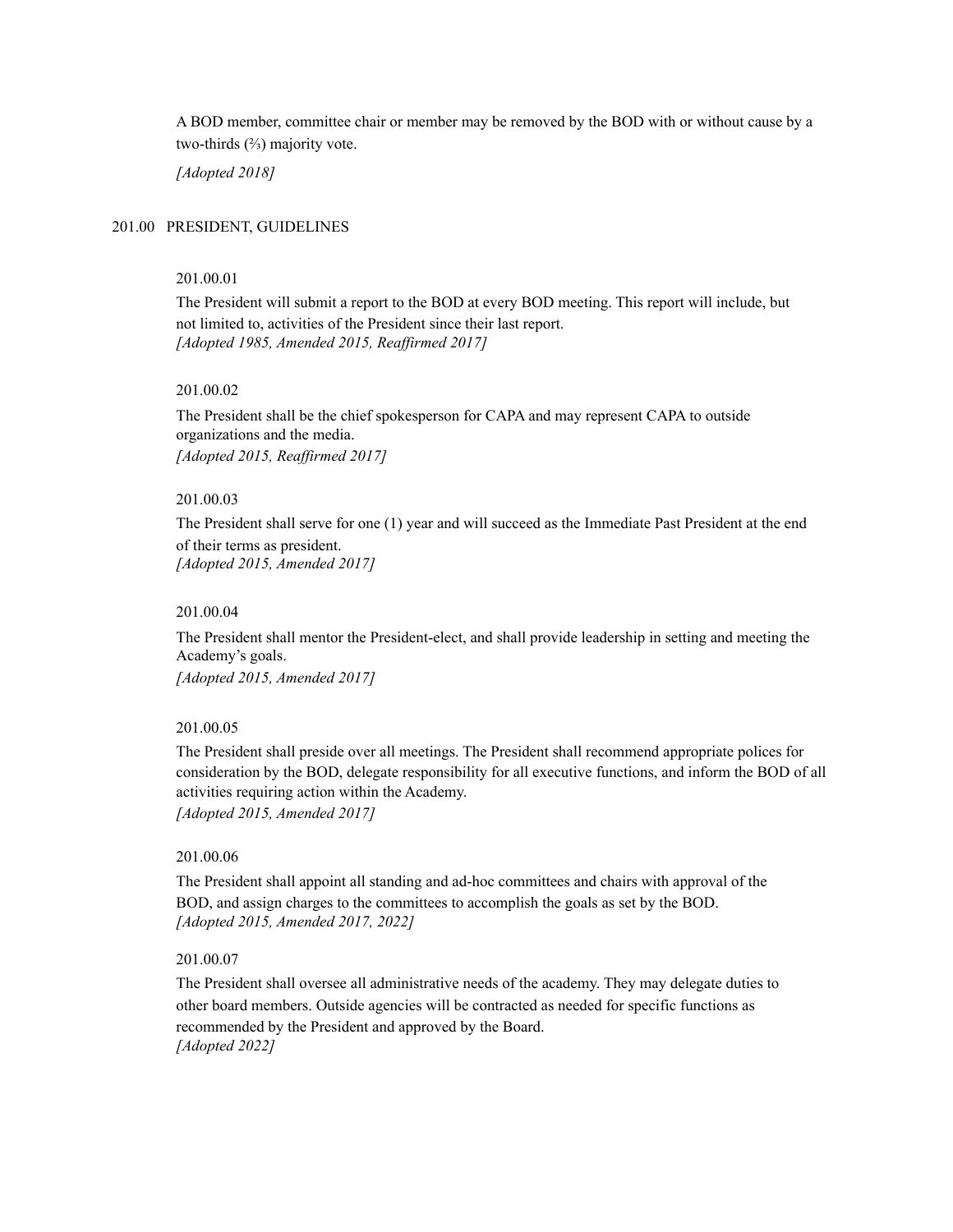### <span id="page-8-0"></span>202.00 PRESIDENT-ELECT, GUIDELINES

#### 202.00.01

The President-Elect shall work with the President on all endeavors of the Academy and be familiar with and adhere to the duties of the BOD. *[Adopted 2015, Amended 2017]*

#### 202.00.02

The President-Elect shall succeed as President at the expiration of the President's term of if the President position becomes vacant for any reason. The President-Elect shall preside over all meetings in the President's absence. *[Adopted 2015, Amended 2017]*

### 202.00.03

The President-Elect shall aide in recruiting and cultivating new leadership for the Academy.

*[Adopted 2015, Amended 2017]*

#### 202.00.04

The President-Elect shall serve for one (1) year. The President-Elect will succeed as President at the end of their term as President-Elect and/or if the President resigns and/or is unable to fulfill their term. *[Adopted 2015, Amended 2017]*

#### <span id="page-8-1"></span>203.00 IMMEDIATE PAST PRESIDENT, GUIDELINES

### 203.00.01

The Immediate Past President shall serve as an advisor to the President and shall work with the President on all endeavors of the Academy. The Immediate Past President shall be familiar with and adhere to the duties of the BOD. and recommend appropriate policies for consideration by the BOD. *[Adopted 2015, Amended 2017]*

#### 203.00.02

The Immediate Past President shall aid in recruiting and cultivating new leadership for the Academy. *[Adopted 2015, Amended 2017]*

#### 203.00.03

The Immediate Past President shall serve for one (1) year. The Immediate Past President will fulfill the role of President-Elect if the President-Elect resigns and/or is unable to fulfill their term until the time a special election can be held.

*[Adopted 2015, Amended 2017]*

### 203.00.04

The Immediate Past President shall serve as an advisor to the Student Affairs Committee. *[Adopted 2020]*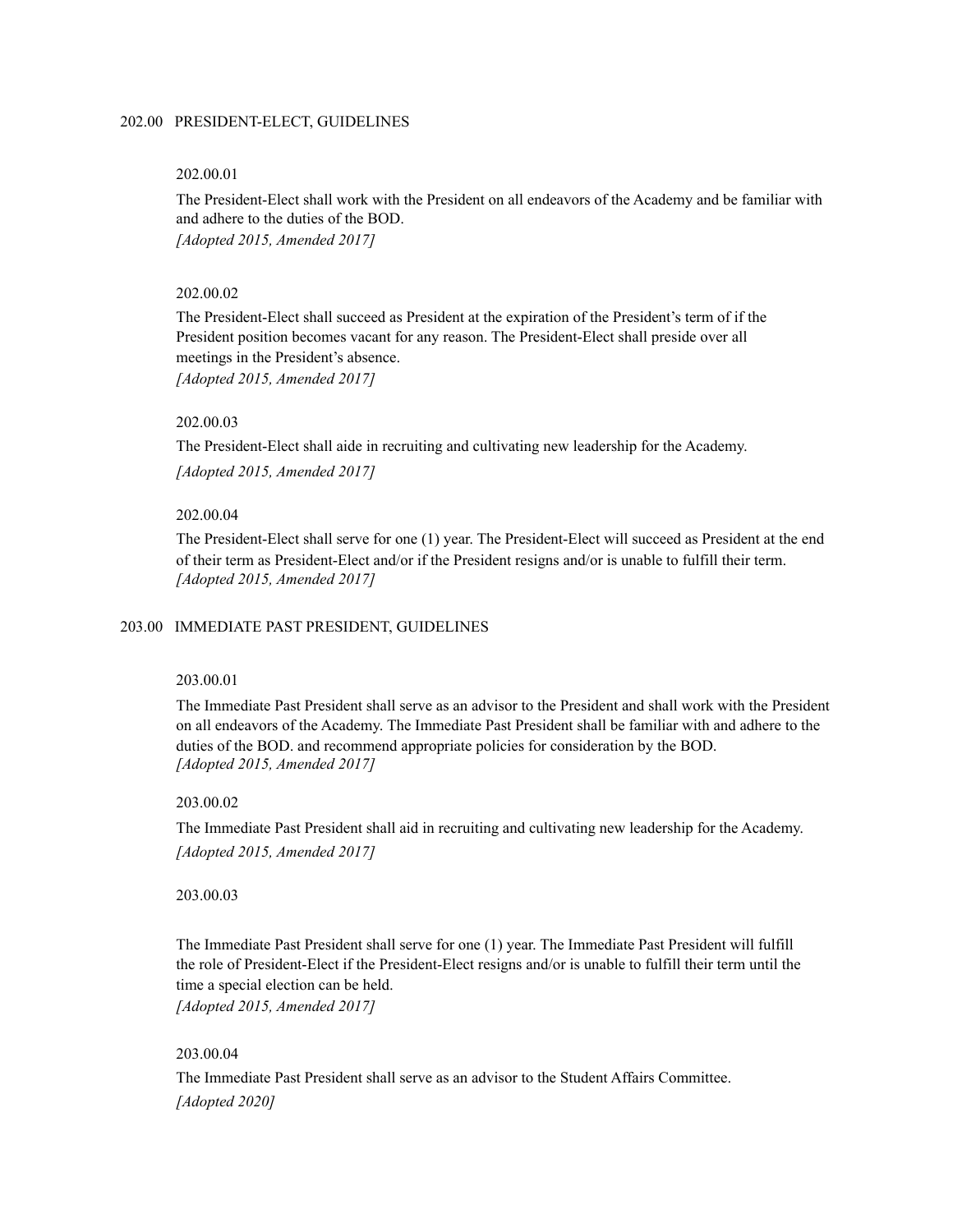### <span id="page-9-0"></span>204.00 VICE PRESIDENT, GUIDELINES

#### 204.01

The Vice President shall act as the judiciary expert for CAPA and oversee all judicial activities as required by the BOD.

*[Adopted 2021]*

### 204.02

The Vice President shall maintain CAPA policy and Bylaws. They shall oversee and update policy and bylaws annually at a minimum. *[Adopted 2021]*

#### 204.03

The Vice President shall chair the Judicial Affairs committee. *[Adopted 2021]*

#### 204.04

The Vice President shall serve for two (2) years. *[Adopted 2021]*

#### <span id="page-9-1"></span>205.00 SECRETARY, GUIDELINES

#### 205.00.01

The Secretary shall keep minutes for all CAPA BOD and general membership meetings. The Secretary shall ensure that all meeting minutes and any other appropriate correspondence are distributed to the BOD and general membership in a timely manner. Draft BOD meeting minutes shall be distributed to the BOD within two weeks of each meeting.

*[Adopted 1984, Amended 2003, 2015, 2017, 2018]*

#### 205.00.02

The Secretary shall keep a permanent record consisting of one final copy of the meeting minutes of every BOD and general membership meeting to be kept on file with CAPA *[Adopted 1985, Amended 2015, 2017, 2021, 2022]*

### 205.00.03

The Secretary shall notify all CAPA members of all BOD and General Membership meetings a minimum of thirty (30) days in advance.

*[Adopted 1987, Amended 2015, 2017]*

### 205.00.04

The Secretary shall serve on committees and shall work with the President on all endeavors of the Academy.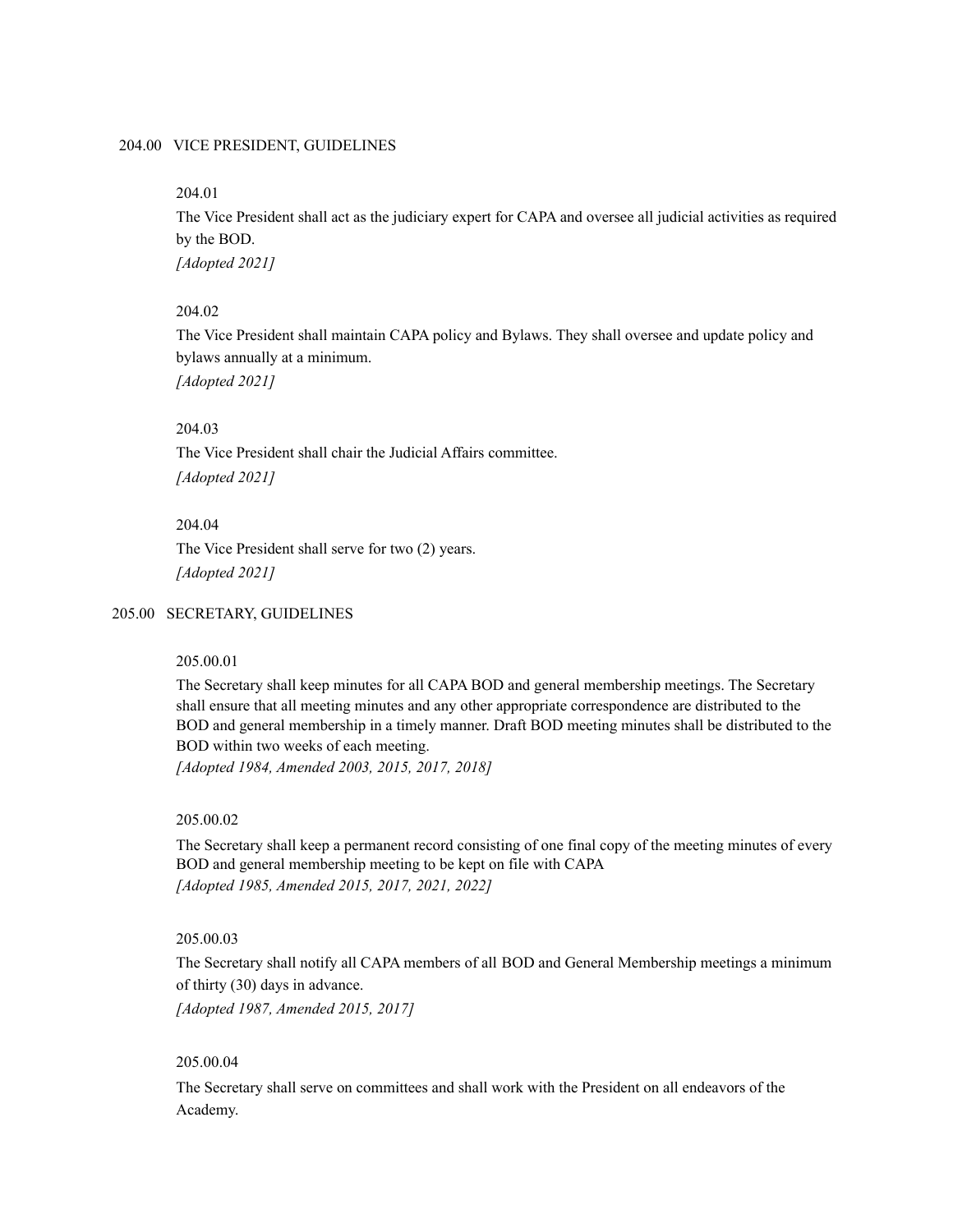*[Adopted 2015, Amended 2017]*

205.00.05

The Secretary shall be familiar with and adhere to the duties of the BOD. *[Adopted 2015, Amended 2017]*

205.00.06

The Secretary shall serve for two (2) years. *[Adopted 2015, Amended 2017]*

#### <span id="page-10-0"></span>206.00 TREASURER, GUIDELINES

#### 206.00.01

The Treasurer shall be responsible to work with the CAPA BOD, accountant, and the finance committee to ensure all required financial reports are completed and submitted. *[Adopted 1980, Amended 1987, 2003, 2015, 2017, 2020]*

### 206.00.02

The Treasurer shall be responsible for all financial reporting necessary to keep the CAPA in compliance with all federal, state, and local agencies. *[Adopted 1985, Amended 2015, 2017]*

#### 206.00.03

The Treasurer shall be charged with the preparation and distribution of financial reports to the BOD and membership at each regularly scheduled meeting of the Academy and as requested by the President. *[Adopted 1984, Amended 2015, 2017]*

#### 206.00.04

The Treasurer shall serve on committees and shall work with the President on all endeavors of the Academy.

*[Adopted 2015, Amended 2017]*

### 206.00.05

The Treasurer be familiar with and adhere to the duties of the BOD. *[Adopted 2015, Amended 2017]*

206.00.06

The Treasurer shall serve for two (2) years. *[Adopted 2015, Amended 2017]*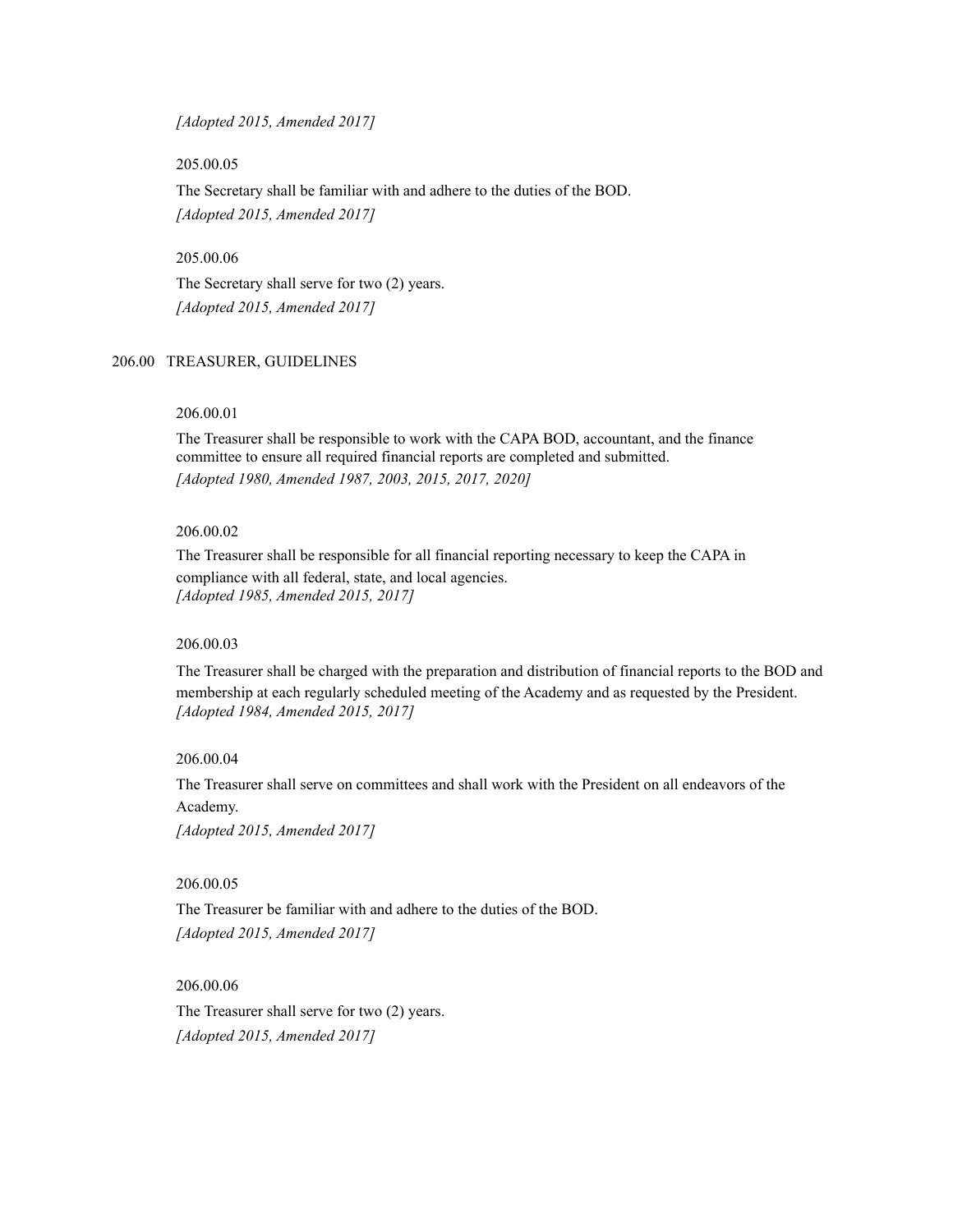### <span id="page-11-0"></span>207.00 DIRECTOR-AT-LARGE, GUIDELINES

#### 207.00.01

During the second year of the two year term will be responsible for acting as an Alternate Delegate, as needed, to the AAPA HOD if they are an AAPA fellow member. Will assume all duties of a Delegate if requested to attend the AAPA HOD.

*[Adopted 2015, Amended 2017, 2022]*

### 207.00.02

Directors-at-Large shall serve on committees and shall work with the President on all endeavors of the Academy.

*[Adopted 2015, Amended 2017, 2022]*

### 207.00.03

Directors-at-Large shall be familiar with and adhere to the duties of the BOD. *[Adopted 2015, Amended 2017, 2022]*

#### 207.00.04

Directors-at-Large shall serve for two (2) years. *[Adopted 2015, Amended 2017, 2022]*

#### <span id="page-11-1"></span>208.00 CHIEF DELEGATE, GUIDELINES

### 208.00.01

The Chief Delegate shall adhere to the duties listed under Policy 300.00. *[Adopted 2015, Amended 2017]*

208.00.02

The Chief Delegate shall serve on committees and shall work with the President on all endeavors of the Academy.

*[Adopted 2015, Amended 2017]*

#### 208.00.03

The Chief Delegate shall be familiar with and adhere to the duties of the BOD. *[Adopted 2015, Amended 2017]*

208.00.04 The Chief Delegate shall serve for one (1) year. *[Adopted 2015, Amended 2017]*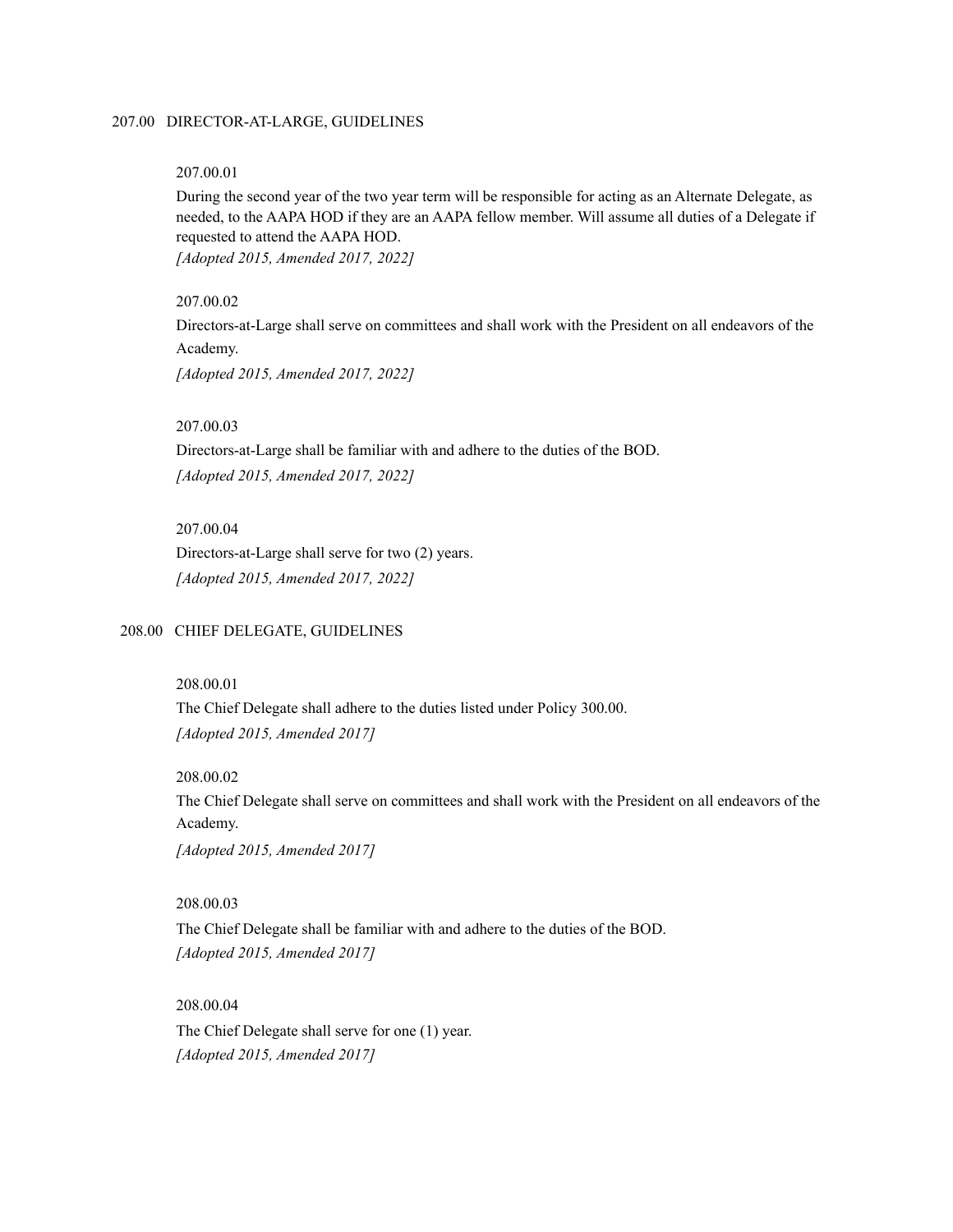### <span id="page-12-0"></span>209.00 STUDENT DIRECTOR AND REPRESENTATIVES, GUIDELINES

#### 209.00.01

The Student Director and Representatives shall be a student member of CAPA and currently enrolled in an ARC-PA accredited program in Colorado for a majority of their term.

*[Adopted 1987, Amended 2015, 2017, 2018, 2022]*

### 209.00.02

The Student Director and Representatives shall perform such duties as may be assigned by the President or the BOD.

*[Adopted 1987, Amended 2015, 2017, 2018, 2022]*

#### 209.00.03

Each Student Representative will be requested to submit at least two (2) articles during their term to the BOD for publication and/or posting on student-related issues and/or activities. *[Adopted 1987, Amended 2015, Reaf irmed 2017, 2018, Amended 2022]*

### 209.00.04

The Student Director and Representatives shall promote student membership to the PA programs in Colorado.

*[Adopted 2015, Amended 2017, 2018, 2022]*

### 209.00.05

The Student Director shall serve as a liaison between the BOD and the student members of the Academy and shall represent student views on the BOD. *[Adopted 2015, Amended 2017, 2018]*

#### 209.00.06

Each Student Representative may be assigned a mentor from the BOD as desired. The mentor will improve the understanding of the governance of the Academy and foster future PA leaders. *[Adopted 2015, Reaf irmed 2017, 2018, Amended 2019]*

#### 209.00.07

A Student Representative shall serve for the duration of their enrollment as a student. *[Adopted 2015, Amended 2017]*

### 209.01 STUDENT DIRECTOR

#### 209.01.01

One (1) Student Representative shall be selected to serve as the Student Director each year. The Student Director shall serve a one (1) year term concurrent with the BOD leadership year.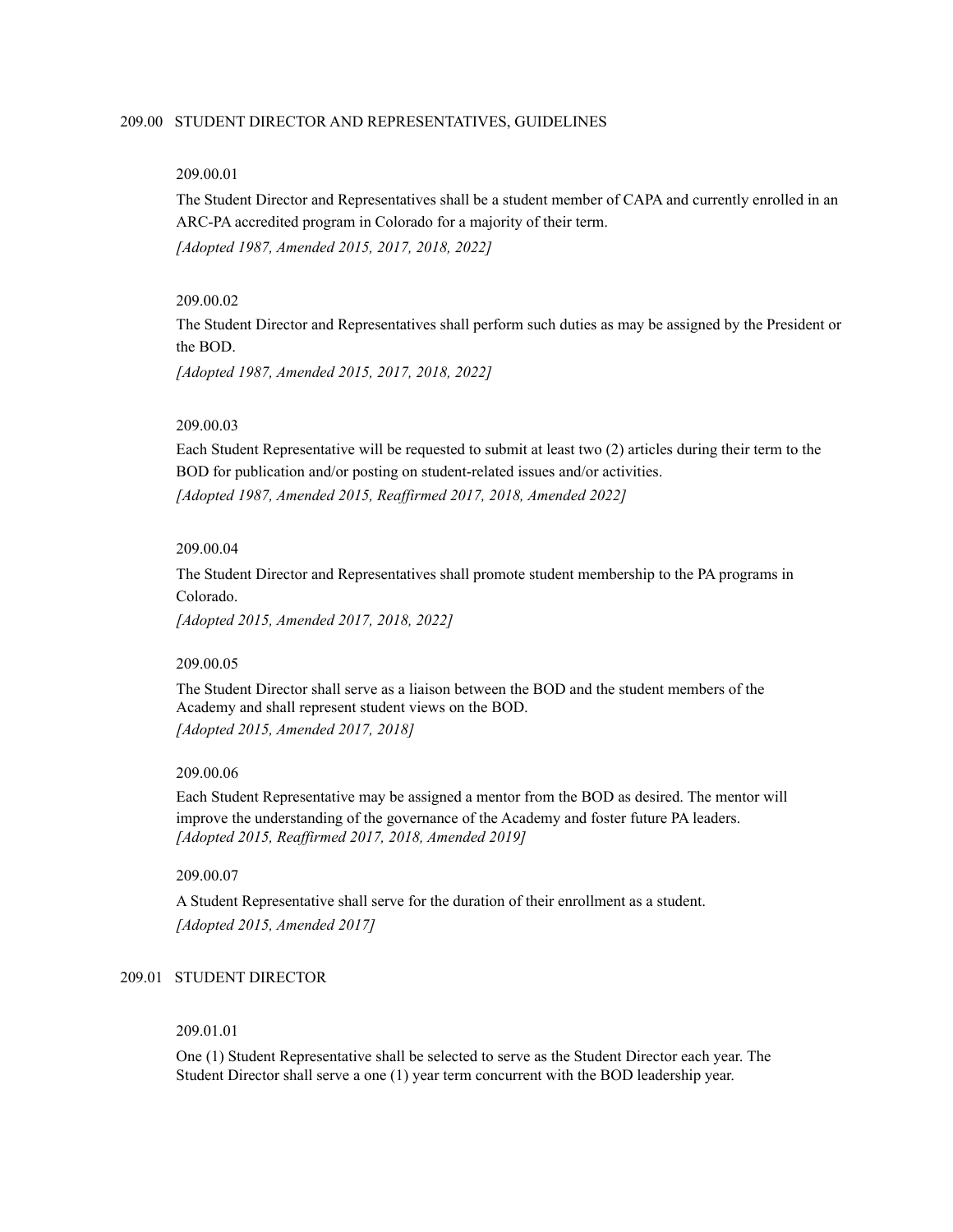*[Adopted 2018]*

#### 209.01.02

The Student Director shall be selected by their fellow Student Representatives. *[Adopted 2018]*

#### 209.01.03

The Student Director shall represent the student perspective at all BOD meetings. *[Adopted 2018]*

#### 209.01.04

The Student Director shall hold a voting position on the BOD and must adhere to all BOD responsibilities as outlined in the policy and bylaws. *[Adopted 2018]*

#### 209.02 STUDENT AFFAIRS COMMITTEE

### 209.02.01

The Student Director and Student Representatives shall form the Student Affairs Committee. The Student Affairs Committee shall be mentored by the Immediate Past President or another voting BOD member with at least 1 year of experience on the BOD. *[Adopted 2018, Amended 2019, 2022]*

### 209.02.02

The Student Affairs Committee shall provide the following functions, including but not limited to,

providing a forum to discuss CAPA issues related to students, provide a structure for student representatives to submit agenda items for consideration by BOD, and provide opportunities for mentorship on CAPA BOD. *[Adopted 2018]*

#### <span id="page-13-0"></span>300.00 HOUSE OF DELEGATES

#### 300.01 DUTIES AND RESPONSIBILITIES, GENERAL

### 300.01.01

All elected delegates and alternates shall work together to ensure maximum representation of Colorado PAs in accordance with AAPA Bylaws. This shall include, but not be limited to, all preparatory work prior to the HOD meeting and all HOD functions. All credentialed delegates are expected to attend all HOD functions at the AAPA national conference. *[Adopted 1984, Amended 2015, 2017]*

300.01.02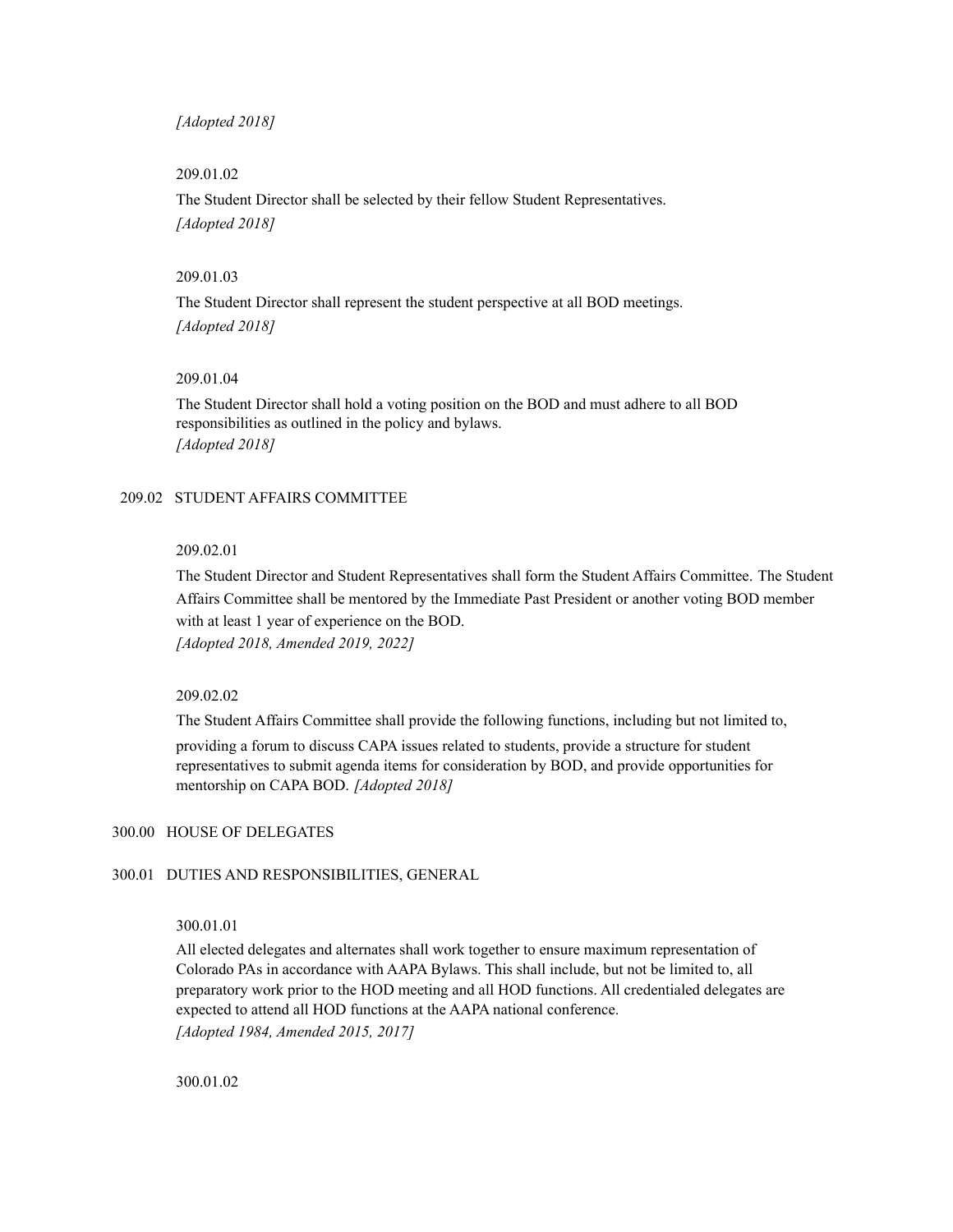Reimbursement of expenses is contingent on the extent of participation in HOD activities, functions, and submission of a written report as determined by the Chief Delegate. Reimbursement will include airfare, lodging, travel to and from the conference location and airport, daily food, and incidental stipend as defined by the U.S. General Service Administration ([http://www.gsa.gov/portal/content/104877\)](http://www.gsa.gov/portal/content/104877)) and within the confines of the fiscal years budget.

*[Adopted 1984, Amended 2003, 2015, 2017]*

### 300.01.03

All delegates and alternates to the HOD will be elected during the annual CAPA election. Elected delegates will be submitted to the HOD prior to the credentialing submission date as prescribed by the AAPA. Delegates must be both CAPA and AAPA fellow members at the time of election and at the time of the annual HOD meeting.

*[Adopted 1992, Amended 2015, 2017]*

### 300.01.04

All delegates are required to attend the annual HOD meeting. If unable to attend, must submit in writing to the Chief Delegate and BOD. When a delegate is unable to attend an Alternate Delegate will assume the role of Delegate. *[Adopted 2015, Amended 2017]*

<span id="page-14-0"></span>301.00 CHIEF DELEGATE, GUIDELINES

### 301.00.01

The Chief Delegate shall serve a one (1) year term beginning July 1st as prescribed by AAPA policy. *[Adopted 2015, Amended 2017]*

### 301.00.02

The Chief Delegate shall provide necessary information and assistance to all delegates to ensure maximum representation of the members of Colorado PAs in accordance with AAPA Bylaws.

*[Adopted 1984, Amended 2015, 2017]*

### 301.00.03

The Chief Delegate shall prepare a report for the membership and BOD on the activities of the AAPA HOD within thirty (30) days from the HOD meeting. *[Adopted 1984, Amended 2015, 2017]*

### 301.00.04

The Chief Delegate shall be held responsible for the credentialing of all delegates in accordance with AAPA policy.

*[Adopted 2015, Amended 2017]*

#### 301.00.05

The Chief Delegate shall be held responsible for holding informational meetings to discuss pending resolutions from the HOD. The Chief Delegate shall work with the BOD, delegates, and/or interested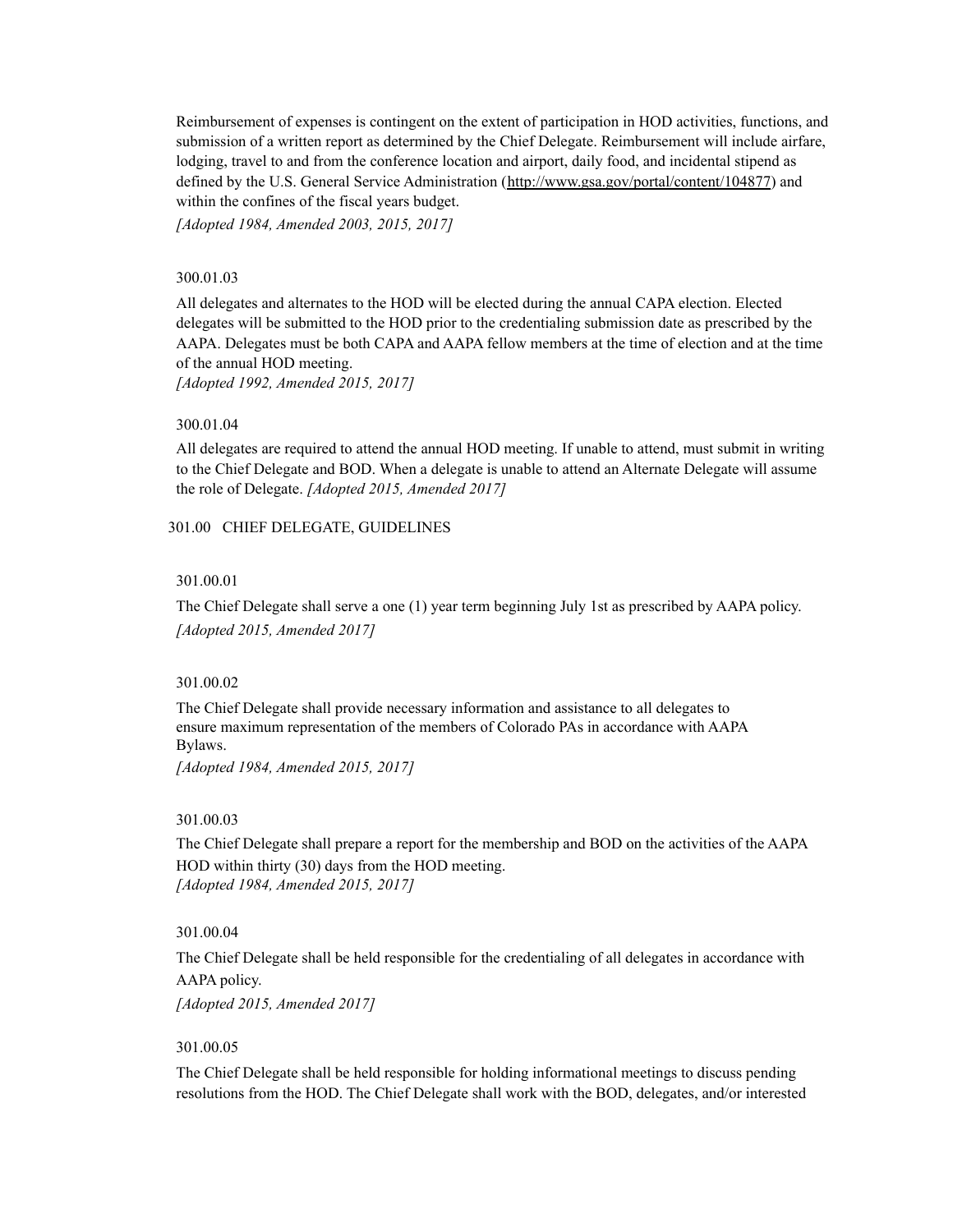parties to draft resolutions, position papers, and/or changes to current AAPA policy and bylaws within the guidelines of the AAPA HOD. *[Adopted 2015, Amended 2017]*

### 301.00.06

The Chief Delegate shall be knowledgeable of the functions, proceedings, and policies of the AAPA HOD in order to mentor delegates and the Chief Delegate-Elect. *[Adopted 2015, Amended 2017]*

### 301.00.07

The Chief Delegate shall be familiar with and adhere to the duties of the AAPA HOD. *[Adopted 2015, Amended 2017]*

#### <span id="page-15-0"></span>302.00 CHIEF DELEGATE-ELECT, GUIDELINES

### 302.00.01

This is a two (2) year commitment. The Chief Delegate-Elect shall serve a one (1) year term as Chief Delegate-Elect beginning July 1st as prescribed by AAPA policy. The Chief Delegate-Elect shall succeed the Chief Delegate in the second year or sooner if the Chief Delegate resigns and/or is unable to fulfill their term.

*[Adopted 2015, Amended 2017]*

### 302.00.02

The Chief Delegate-Elect shall assist the Chief Delegate in all capacities. *[Adopted 2015, Amended 2017]*

### 302.00.03

The Chief Delegate-Elect shall be knowledgeable of the functions, proceedings, and policies of the AAPA HOD in order to mentor delegates. *[Adopted 2015, Amended 2017]*

### <span id="page-15-1"></span>303.00 DELEGATE AND ALTERNATE DELEGATE, GUIDELINES

### 303.00.01

Delegates shall assist the Chief Delegate in all capacities. *[Adopted 2015, Amended 2017, 2022]*

### 303.00.02

Delegates shall be knowledgeable of the functions, proceedings, and policies of the AAPA HOD. *[Adopted 2015, Amended 2017, 2022]*

#### 303.00.03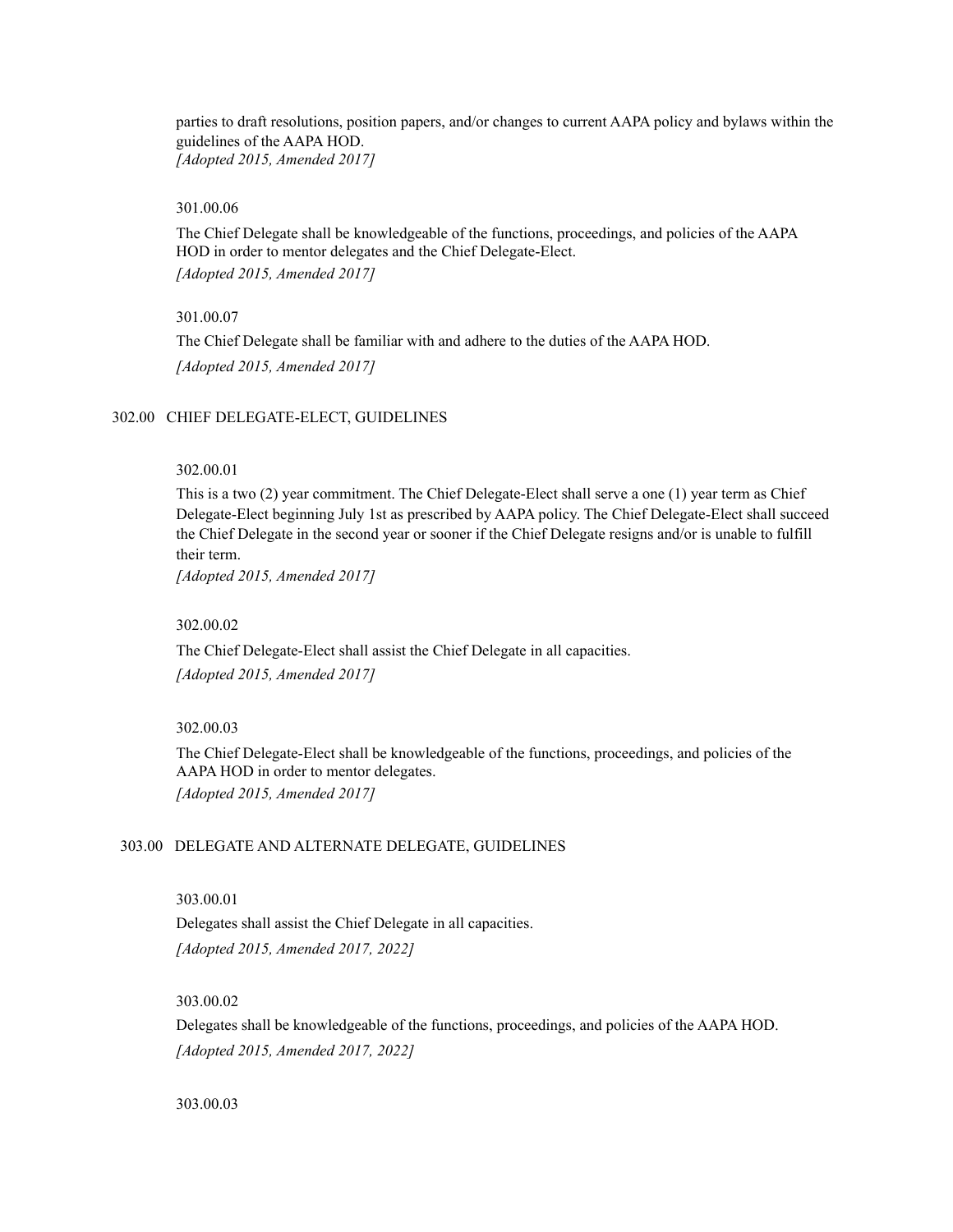A Delegate shall serve a one (1) year term beginning July 1st as prescribed by AAPA policy. *[Adopted 2015, Amended 2017]*

### <span id="page-16-0"></span>400.00 MEETINGS

### 400.01 GENERAL

### 400.01.02

There shall be at least one (1) annual membership meeting per year. *[Adopted 2015, Reaf irmed 2018]*

### 400.02 GUIDELINES

### 400.02.01

All meetings shall be governed by the current edition of Standard Code of Parliamentary Procedure by the American Institute of Parliamentarians. This shall be the parliamentary authority for all matters of procedure not specifically covered by this policy. *[Adopted 2015, Reaf irmed 2018, Amended 2022]*

#### 400.02.03

The President shall confirm a quorum as defined by CAPA bylaws. In the event that the Board is unable to confirm a quorum the meeting may proceed though no new business and/or actions may be taken that would require a vote of the BOD. *[Adopted 2015, Reaf irmed 2018]*

### 400.02.04

The President shall direct meetings such that it follows the published agenda. *[Adopted 2015, Reaf irmed 2018]*

### <span id="page-16-1"></span>500.00 NOMINATIONS AND ELECTIONS

#### 500.01 GENERAL

500.01.01 Shall abide by Article VI of the CAPA bylaws. *[Adopted 2015, Reaf irmed 2018]*

500.01.02 Nominations and elections shall be held annually. *[Adopted 2015, Reaf irmed 2018]*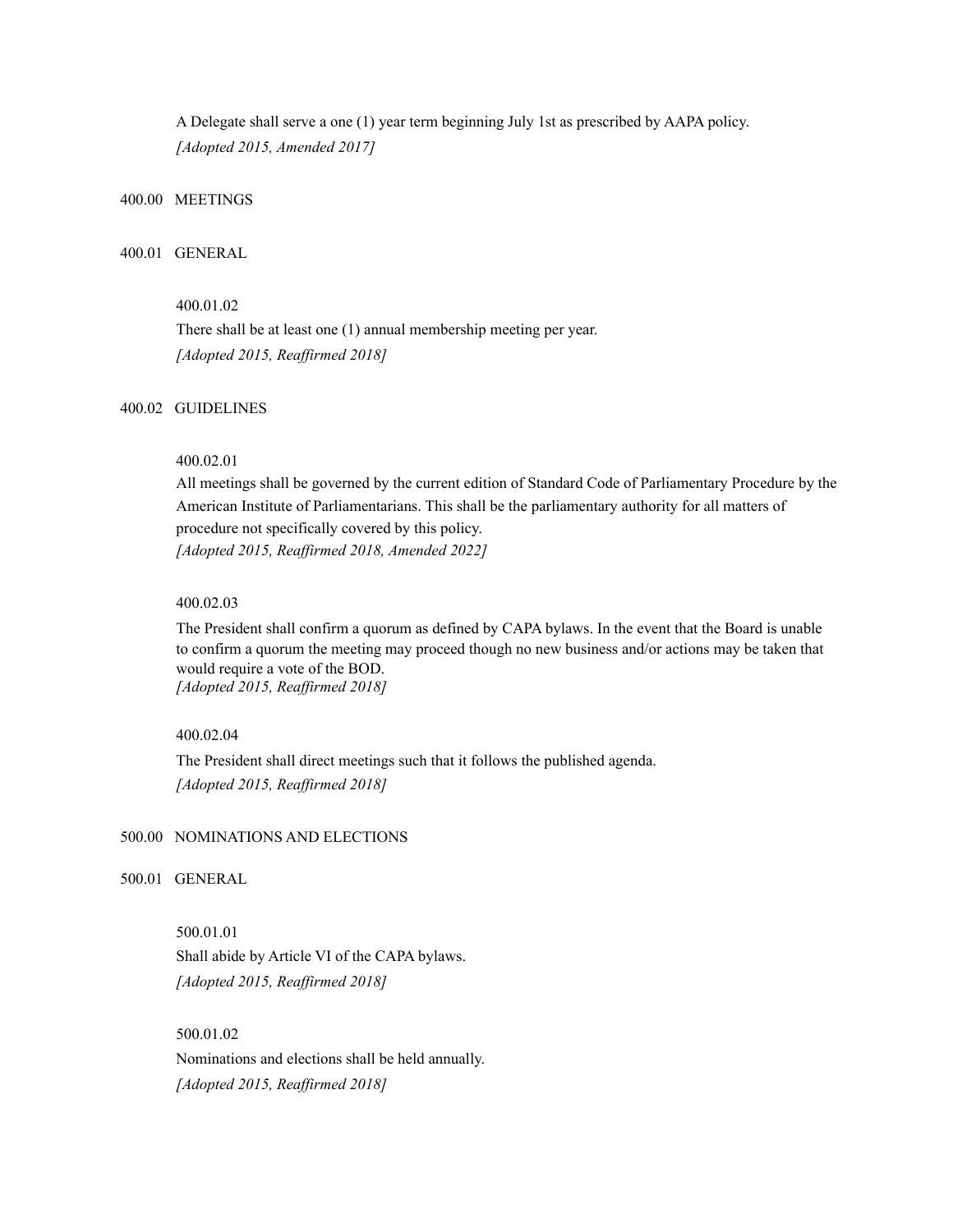### 500.01.03

The Elections Committee is charged with ensuring compliance with policy and bylaws. *[Adopted 2015, Reaf irmed 2018]*

### 500.01.04

Voter Eligibility: Voters must be listed as members of CAPA at least fifteen (15) days before the elections. *[Adopted 2015, Reaf irmed 2018]*

### <span id="page-17-0"></span>501.00 NOMINATIONS, GUIDELINES

### 501.00.01

All nominees for elected positions of President, President-Elect, Vice President, Secretary, Treasurer, and Chief Delegate-Elect must have served in an elected position in CAPA within the past three (3) years. *[Adopted 2014, Amended 2015, Reaf irmed 2018, Amended 2020, 2022]*

501.00.02

All nominees must be CAPA members. *[Adopted 2015, Reaf irmed 2018]*

#### 501.00.03

Nominees for Chief Delegate and Chief Delegate-Elect must have at least one (1) year experience as a Delegate.

*[Adopted 2015, Amended 2018]*

501.00.04

Call for nominations will be made at least twenty-eight (28) days prior to the election. *[Adopted 2015, Reaf irmed 2018, Amended 2021]*

501.00.05

Candidates may be nominated or self-declare for any position. *[Adopted 2015, Reaf irmed 2018]*

501.00.06

If a current board member wishes to run for a different board position before the completion of their term they must provide a written statement of intent to the elections committee for BOD approval. If elected, must resign from their current position. *[Adopted 2015, Reaf irmed 2018]*

<span id="page-17-1"></span>502.00 ELECTIONS, GUIDELINES

502.00.01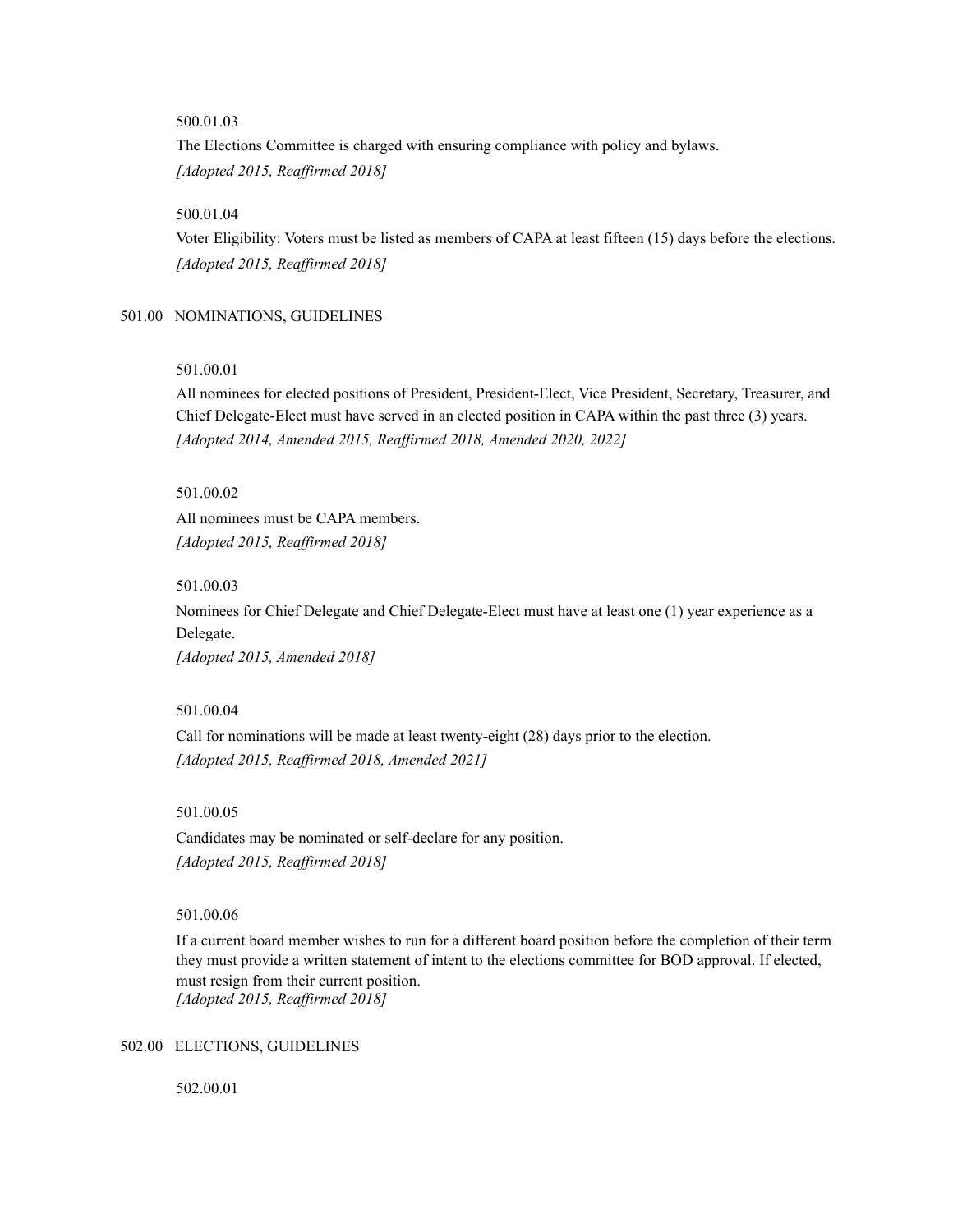The annual election shall be held at least seven (7) days prior to the deadline for announcement of election results. (Reference Bylaws, Article VI, Section 1B) *[Adopted 2015, Reaf irmed 2018, Amended 2021]*

#### 502.00.02

Members shall have at least seven (7) days to cast their ballot during the annual election. *[Adopted 2015, Amended 2018]*

### 502.00.03

The ballot shall include all nominees that meet the criteria, as specified in the Bylaws and Policy, for the position.

*[Adopted 2015, Reaf irmed 2018]*

### 502.00.04

A plurality of votes received shall suffice to elect a candidate. *[Adopted 2015, Reaf irmed 2018]*

### 502.01.04

If an election results in a tie between two candidates a runoff election shall be held for the tied candidates. The membership will be notified and will have 7 days to cast their ballot. *[Adopted 2018]*

#### 502.00.05

A challenge of a CAPA election must be made to the Judicial Affairs Committee during the time of the election or within thirty (30) days of the announcement of the election results. Grounds for challenging an election are voting by ineligible persons, election procedures as outlined by Policy and Bylaws not observed, and negligence in

conducting the election. The Judicial Affairs Committee will investigate and submit a report and recommendation to the BOD and Elections Committee within fourteen (14) days from the time when the challenge was submitted in writing. *[Adopted 2015, Reaf irmed 2018]*

#### 502.00.06

This committee shall also be responsible for coordinating and obtaining nominations for committee chairs and members. The committee will ensure nominees meet eligibility criteria. Committee nominations shall open for a minimum of thirty (30) days. nominations shall be forwarded to the President for selection with BOD approval.

*[Adopted 2018]*

#### <span id="page-18-0"></span>503.00 STUDENT REPRESENTATIVE SELECTION, GUIDELINES

503.00.01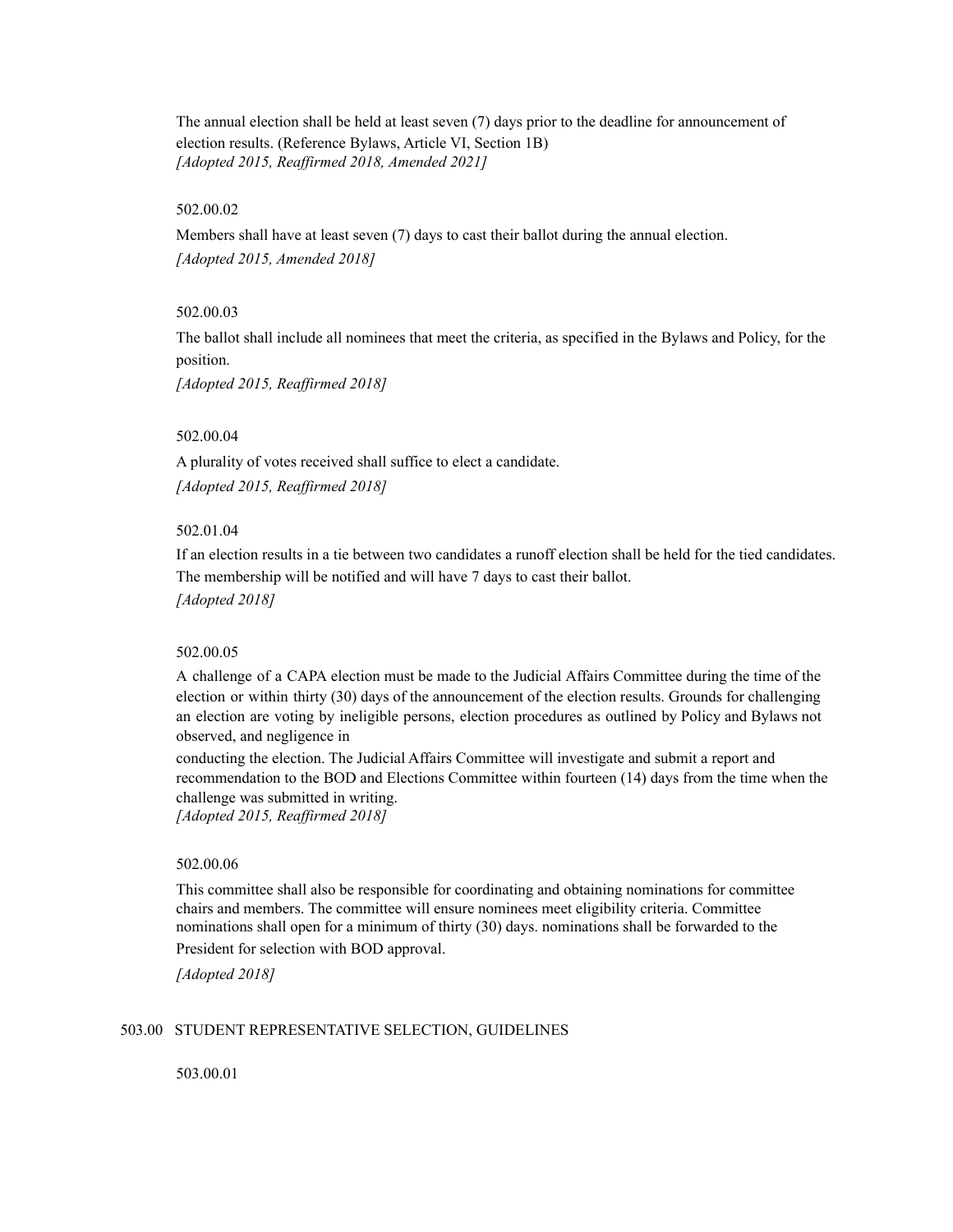Student Representatives will be selected by their respective PA program in Colorado. Upon selection, names and contact information shall be submitted to the Student Affairs Committee Advisor. *[Adopted 2015, Amended 2018, 2022]*

<span id="page-19-0"></span>600.00 LIAISON ORGANIZATIONS

#### 600.01 GUIDELINES

### 600.01.01

To ensure representation of PAs in all healthcare capacities. *[Adopted 2015, Reaf irmed 2018]*

### 600.02 ORGANIZATIONS

### 600.02.01

CAPA will establish ongoing relationships with the Colorado Medical Society AND COLORADO MEDICAL BOARD. *[Adopted 1976, Amended 1987, 2015, Reaf irmed 2018]*

#### 600.02.02

The President, with input from the BOD, will choose the appropriate person or persons to be a liaison to other healthcare organizations as they are needed. *[Adopted 1984, Amended 1993, 2015, Reaf irmed 2018]*

#### 600.02.03

CAPA will establish and maintain ongoing relationships with state and national organizations as deemed necessary. *[Adopted 2015, Reaf irmed 2018]*

### <span id="page-19-1"></span>700.00 COMMITTEES

#### 700.01 GUIDELINES

#### 700.01.01

CAPA promotes representation on the BOD and standing committees from all regions in the state. [Adopted 1982, Amended 2003, 2015]

#### 700.01.02

Standing committees shall consist of Continuing Medical Education (CME), Elections, Membership, Judicial Affairs, Finance, Student Affairs, Awards, Governmental Affairs, Public Affairs, and Reimbursement. *[Adopted 2015, Amended 2020, 2022]*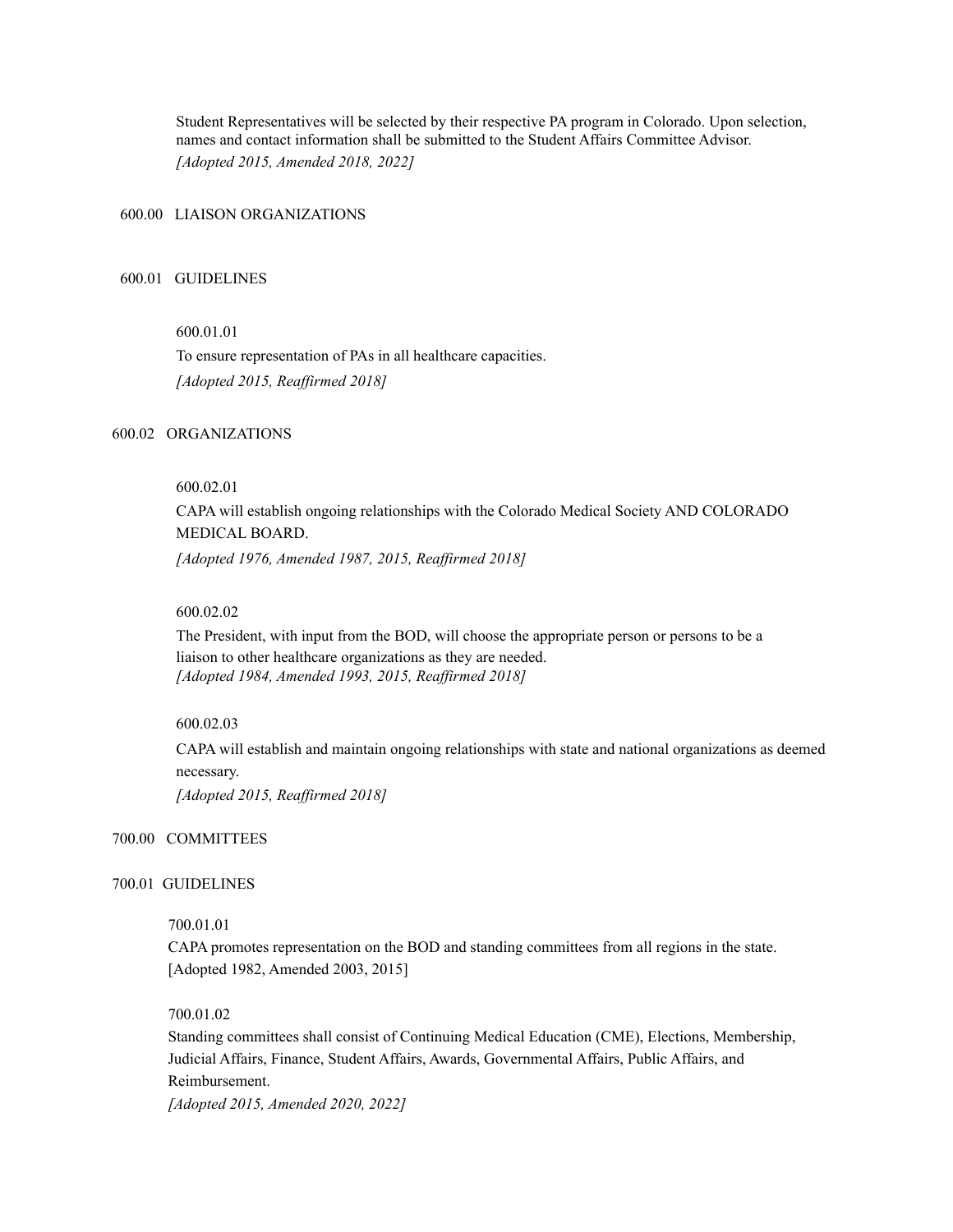### 700.01.03

When using CAPA stationery, all correspondence will be sent to or generated by the President. *[Adopted 1983, Amended 2003, 2015, 2019, 2022]*

#### 700.01.04

Ad hoc committees may be created and/or dissolved at the discretion of the President and BOD. *[Adopted 2003, Amended 2015]*

### 700.01.05

To perform duties as directed by the BOD in order to accomplish the goals of CAPA. *[Adopted 2015]*

#### 700.01.06

Committee chairs shall be appointed by the President with voting board approval. *[Adopted 2016, Amended 2019, 2022]*

#### 700.01.07

Committee chairs and members must be CAPA members. *[Adopted 2016, Amended 2022]*

### 700.01.08

CAPA student members shall be encouraged on each committee. *[Adopted 2019]*

#### 700.01.09

### **Committee Structure**

These policies pertain to committees where membership and chair positions are not otherwise determined by Bylaws and/or policy.

While the CAPA BOD will make every effort to place every interested person into a committee, submitting an interest form does not guarantee a position as a committee chair or as a committee member.

#### Committee Chairs

Unless otherwise delineated in these Policy or Bylaws each committee chair shall be considered a non-voting board member. While not a requirement, previous leadership experience is encouraged.

Each chair shall express their interest in candidacy through an interest form in July/August of each year. Chair selection is through appointment by the incoming President with voting board approval.

Committee chairs shall serve one year terms, unless otherwise prescribed in policy. In the case that a committee chair cannot fill their commitment, the position shall be filled through voting board appointment from the current committee members. Should no committee member be able or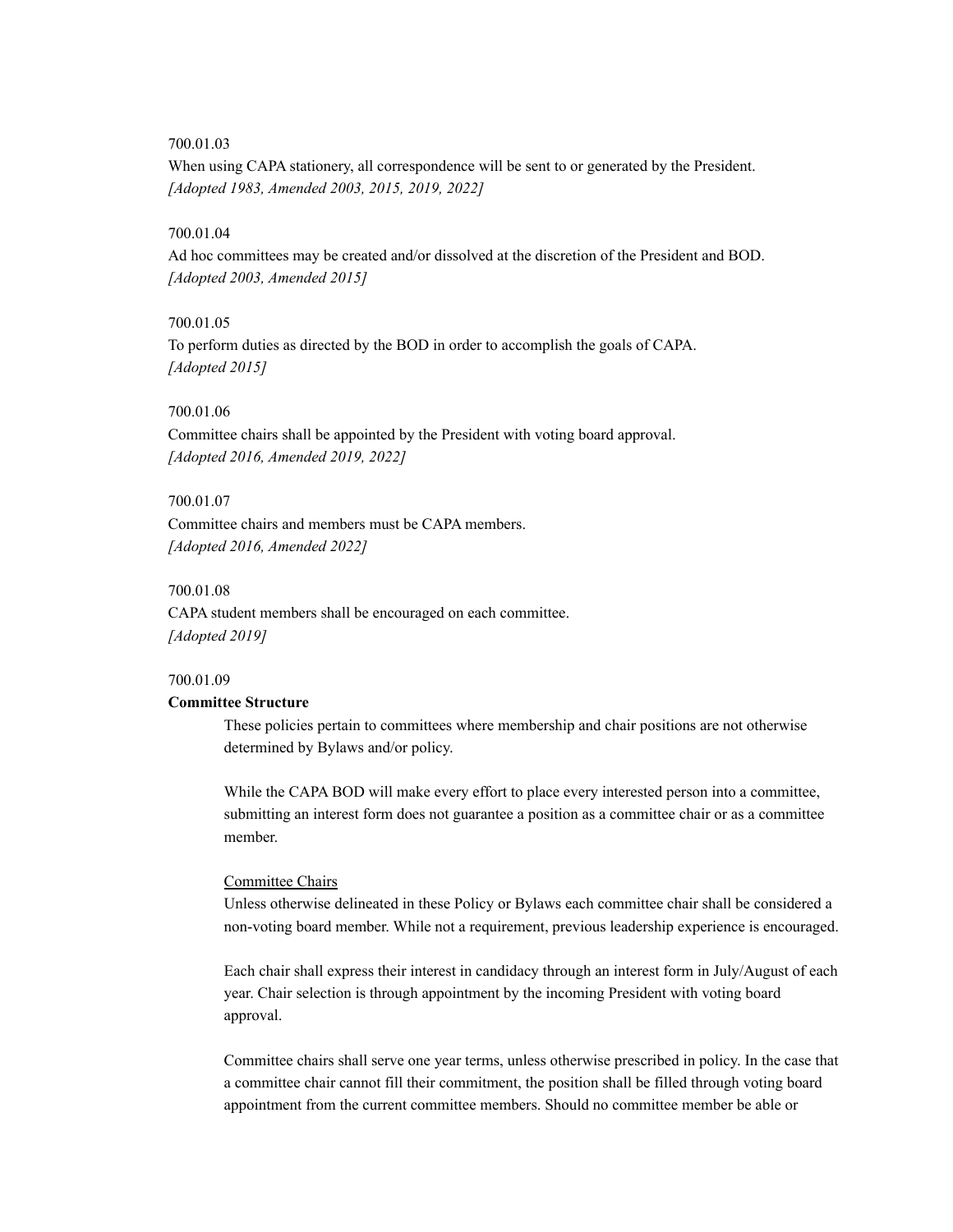interested to take the position, applicants shall be sought from CAPA membership. If there is still no interest, a voting board member will be eligible for appointment by the president with voting board approval.

#### Committee Members

The committee chair shall select the other committee members, with voting BOD approval, from those who submitted an application of interest. The number of committee members will be determined at the discretion of the voting BOD and committee chair.

#### BOD

Each committee shall have a voting BOD representative as part of their membership.

#### Ad Hoc Committees

Ad hoc committees shall follow the general guidelines as set forth in this policy. *[Adopted 2016, Amended 2019]*

#### 700.02 CHAIRS, GUIDELINES

### 700.02.01

The committee chair will prepare a written report of their committee's progress to be submitted prior to each Board meeting and upon request of the president. *[Adopted 1987, Amended 2015, 2019, 2022]*

700.02.02

Shall be charged with ensuring committees act timely on the requests of the BOD. *[Adopted 2015]*

700.02.03 Shall hold regular meetings of the committees. *[Adopted 2015]*

### 700.02.04

Chairs shall be held accountable to the BOD for all committee actions. *[Adopted 2015, Amended 2022]*

### 700.02.05

Shall assist the president in the selection of additional committee members to serve on the committee with approval of the voting BOD. *[Adopted 2019]*

### 700.03 FUNDING

#### 700.03.01

Committee chairs must submit a proposed estimate of expenditures for the fiscal year for consideration and approval prior to the annual budget meeting.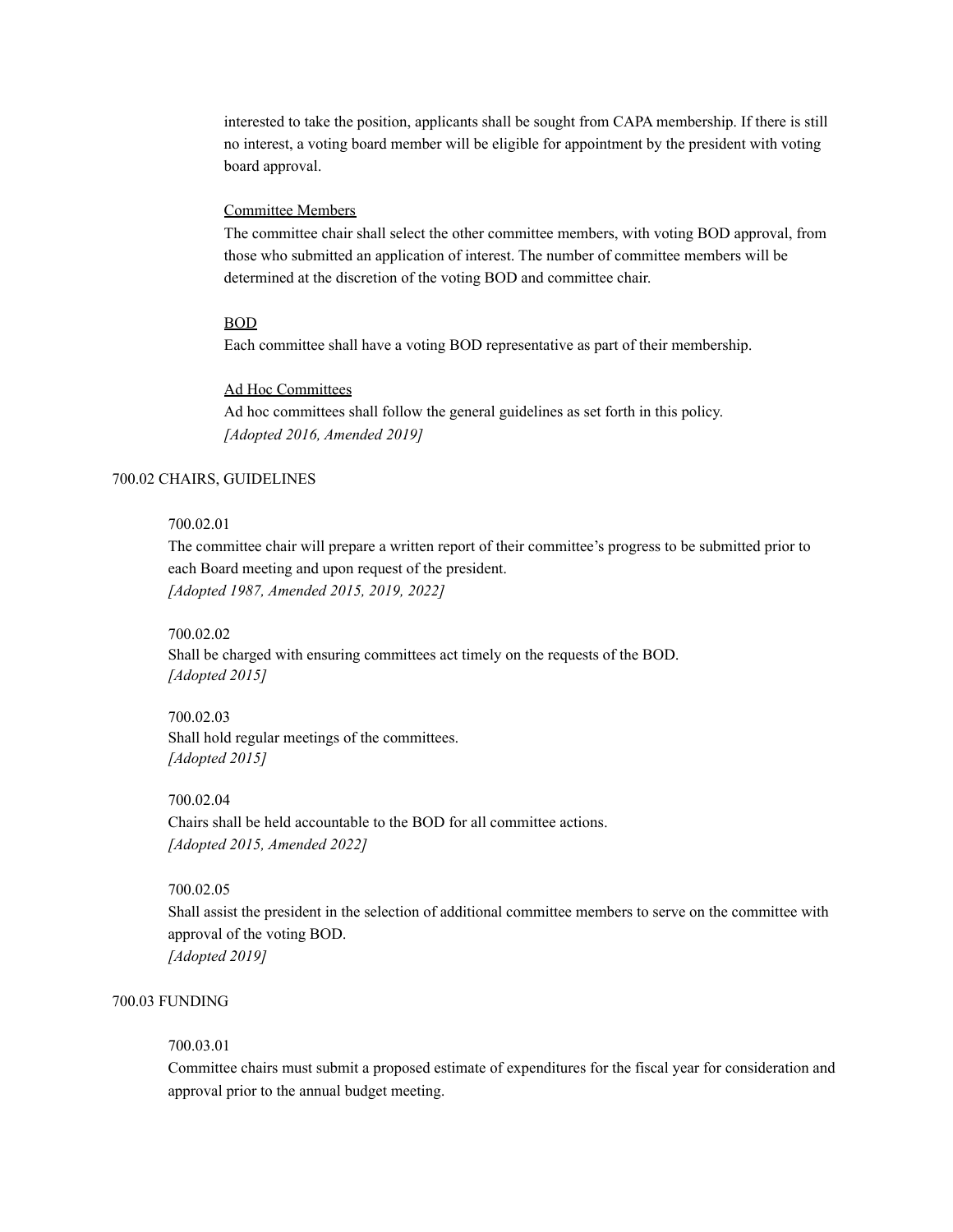*[Adopted 1985, Amended 2015, 2022]*

700.03.02

Committees may request additional funding throughout the fiscal year pending approval by the voting BOD.

*[Adopted 2015, Amended 2019]*

### 700.03.03

In time-sensitive situations where a full Board vote is not practical, the Government Affairs Chair may request up to \$2000 for the purposes of legal review or opinion for urgent governmental or legislative issues. This requires approval by both the President and Treasurer, with immediate notification to the voting Board members following approval. *[Adopted 2020]*

### <span id="page-22-0"></span>701.00 CONTINUING MEDICAL EDUCATION COMMITTEE

### 701.01 GUIDELINES

701.01.01

Shall work to provide members with relevant and timely CME opportunities. *[Adopted 2015]*

#### 701.01.02

The committee is charged with developing and implementing one annual CME conference. *[Adopted 2015]*

#### 701.01.03

Appointed committee members shall serve for one (1) year and may be renewed for additional terms at the discretion of the President with voting BOD approval. *[Adopted 2015, Amended 2019]*

### 701.02 CHAIRS, GUIDELINES

### 701.02.01

Shall serve for one (1) year and may be renewed for additional terms at the discretion of the President with voting BOD approval.

*[Adopted 2015, Amended 2019]*

### 701.02.02

Shall provide recommendations for the location of the annual conference and will work with CAPA staff to ensure the location is functional and fiscally responsible. *[Adopted 2015, Amended 2019]*

701.02.03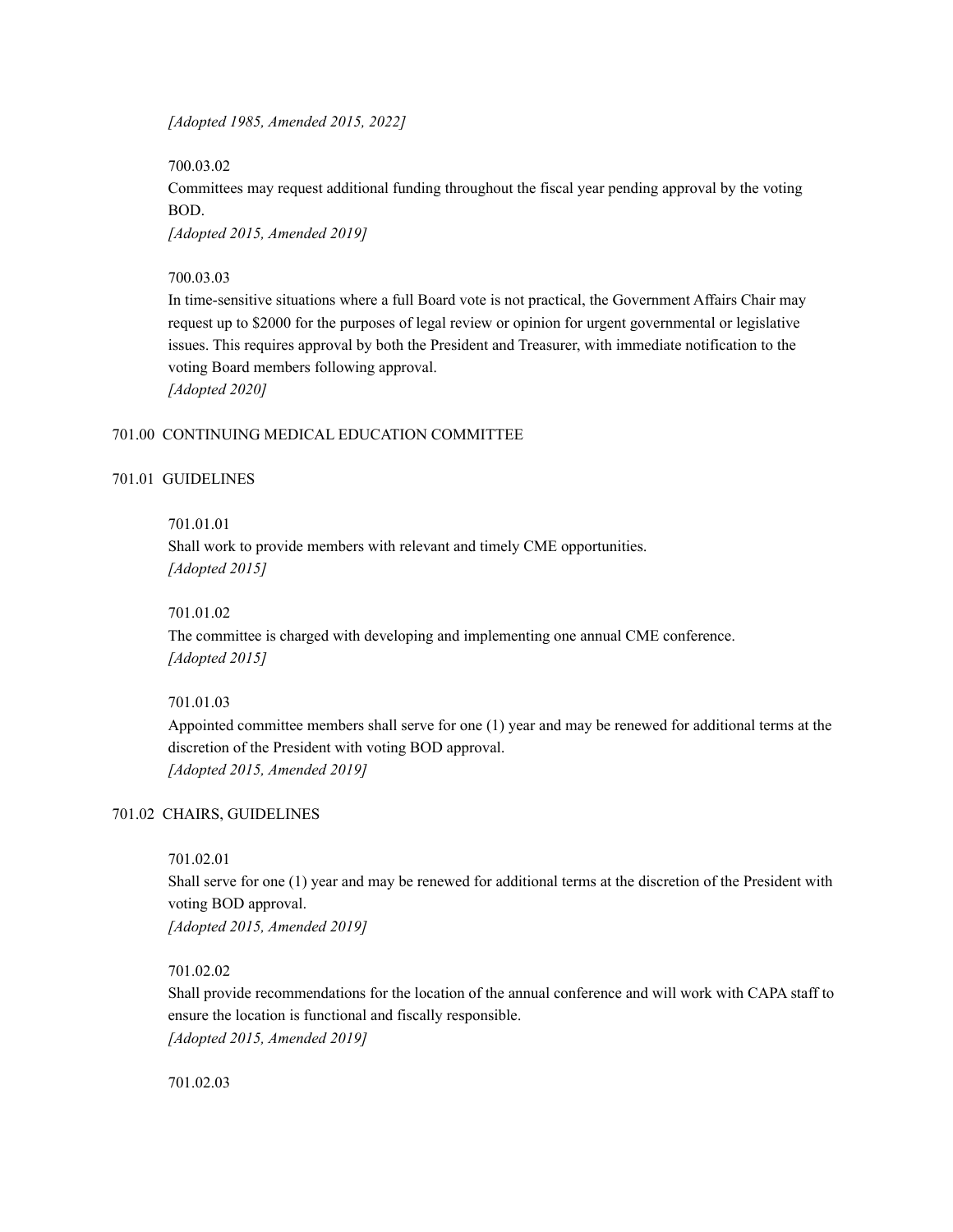Shall work to draft an agenda and marketing materials for the annual CME meeting to be approved by the BOD.

*[Adopted 2015, Amended 2022]*

### 701.02.04

CAPA may make available educational opportunities sponsored or conducted by outside entities that fall into the following categories:

- Medical education
- Pharmaceuticals
- PA-related advocacy
- PA-related job/career services

Approval must be granted through the Judicial Affairs Committee. The nature of the relationship of the external entity and CAPA must be expressly stated in public-facing and promotional material. *[Adopted 2021]*

### <span id="page-23-0"></span>702.00 ELECTIONS COMMITTEE

### 702.01 GUIDELINES

702.01.01

A voting BOD member who is not seeking nomination shall serve as the chair of the elections committee with BOD approval. *[Adopted 1994, Amended 2015, 2016, 2019, 2022]*

### 702.01.02

Charged to contact qualified individuals, assemble a slate of officers, create a ballot, distribute the ballot to all qualified members, tabulate the vote, and report results to the BOD. *[Adopted 1994, Amended 2015]*

### 702.01.03

The incoming president shall inform all nominees of the results of the election. *[Adopted 2019, Amended 2022]*

### 702.01.04

Charged with vetting all candidates to ensure they meet the requirements of the positions as prescribed in the policy and bylaws. *[Adopted 2015, Amended 2019]*

### 702.01.05

Shall provide up to date information on qualifications and responsibilities of positions to nominees and interested parties.

*[Adopted 2015, Amended 2019]*

702.01.06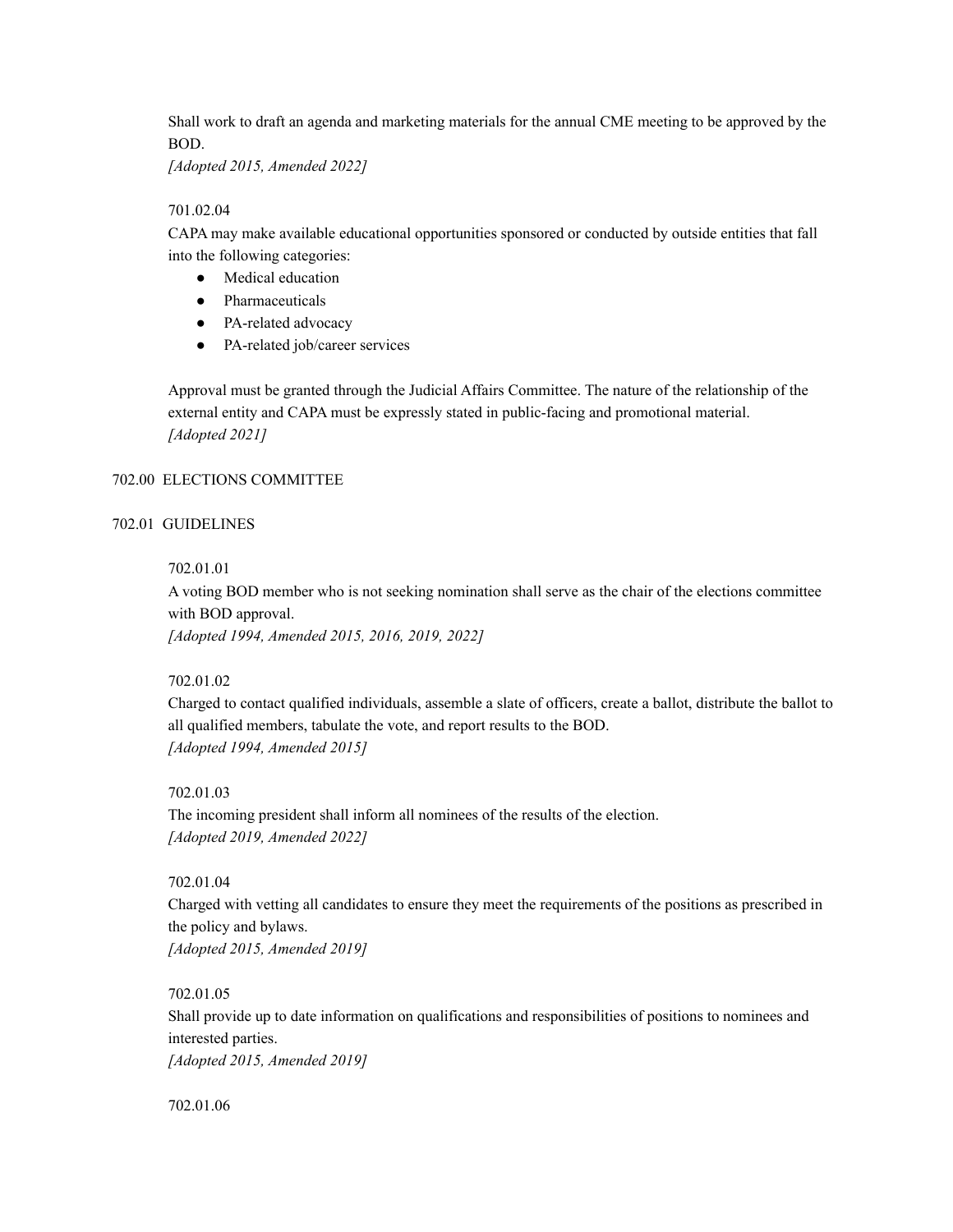The committee will actively search for and recruit eligible candidates with strong leadership skills. *[Adopted 2015]*

### 702.01.07

Committee members shall serve a one (1) year term and may be renewed for additional terms at the discretion of the president and voting BOD. *[Adopted 2015, Amended 2019]*

### 702.02 CHAIR, GUIDELINES

#### 702.02.01

Shall serve a one (1) year term and may be renewed for additional terms at the discretion of the president and voting BOD. *[Adopted 2015]*

### <span id="page-24-0"></span>703.00 MEMBERSHIP COMMITTEE

### 703.01 GUIDELINES

### 703.01.01

Shall oversee a yearly membership review to ensure all members are appropriately classified. *[Adopted 2015, Amended 2022]*

#### 703.01.02

Shall work with the BOD to develop and implement strategies to maintain and increase CAPA membership. *[Adopted 2015]*

### 703.02 CHAIR, GUIDELINES

### 703.02.01

Shall serve a one (1) year term and may be renewed for additional terms at the discretion of the president and voting BOD. *[Adopted 2015, Amended 2019]*

### <span id="page-24-1"></span>704.00 JUDICIAL AFFAIRS COMMITTEE

### 704.01 GUIDELINES

### 704.01.01 Shall review CAPA bylaws and policy to insure compliance with AAPA Bylaws and policy. *[Adopted 1993, Amended 2015]*

### 704.01.02 Shall review CAPA Bylaws and policy on a prescribed schedule, and make available to CAPA membership.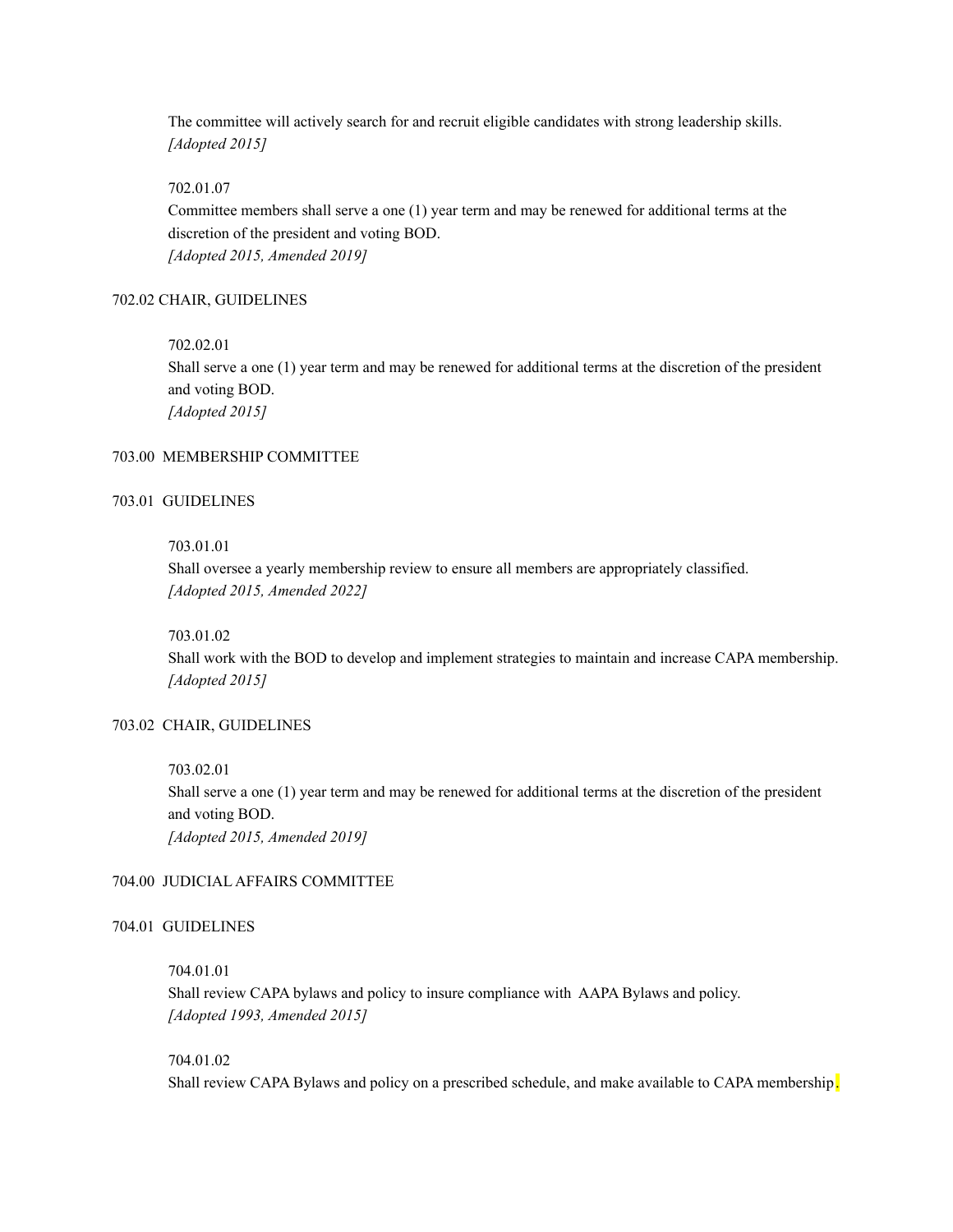|        | <b>Bylaws</b>        | <b>Policy</b>                          |
|--------|----------------------|----------------------------------------|
| Year 1 | Preamble, Article I  | Sections 100.00, 200.00,<br>300.00     |
| Year 2 | Articles II and III  | Sections 400.00, 500.00,<br>600.00     |
| Year 3 | Articles IV and V    | Section 700                            |
| Year 4 | Articles VI and VII  | Sections 800.00, 900.00                |
| Year 5 | Articles VIII and IX | Sections 1000.00,<br>2000.00, PP100.00 |

*Judicial Af airs Committee 5 Year Bylaws and Policy Review Schedule*

*[Adopted 2015, Amended 2016, 2022]*

### 704.01.03

Shall assist BOD and members with drafting, adopting, amending, and ratifying policy and Bylaws, in addition to all other aspects pertaining to policy and Bylaws. *[Adopted 2015]*

### 704.01.04

Shall assist the BOD and other committees in ensuring compliance with Bylaws and policy. *[Adopted 2015]*

704.01.05 Shall handle all formal complaints, membership revocation, and election challenges. *[Adopted 2015]*

704.01.06

Shall keep all information about complaints confidential to this committee until deemed necessary by the committee chair. *[Adopted 2015, Amended 2019, 2022]*

704.01.07 Shall keep all records on file with the management organization of CAPA. *[Adopted 2015, Amended 2017, 2019]*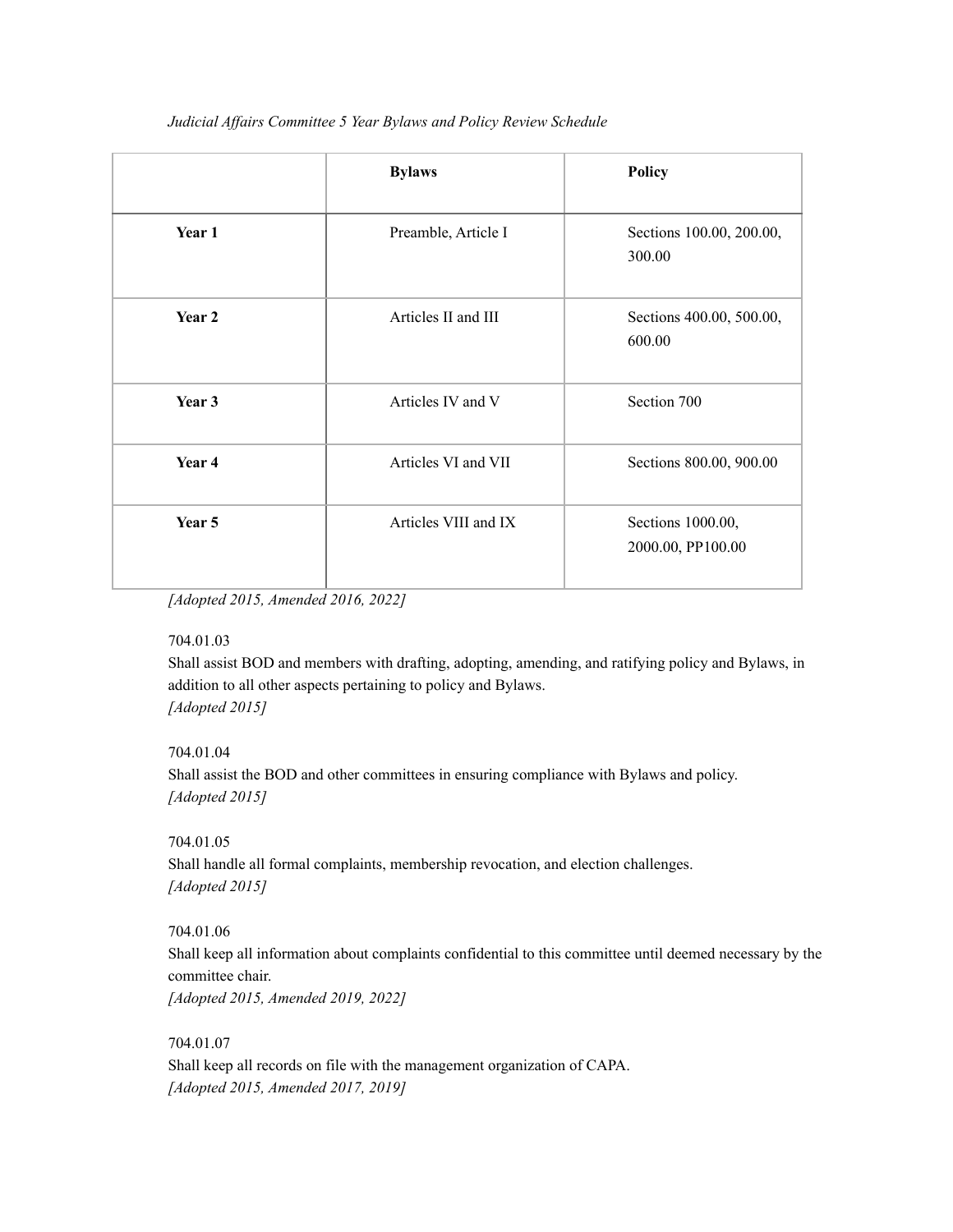#### 704.02 CHAIR, GUIDELINES

704.02.01 The Vice President shall serve as the chair. *[Adopted 2022]*

### 704.03 FORMAL COMPLAINTS, GUIDELINES

#### 704.03.01

All notifications shall be sent according to the contact information the management organization of CAPA has on file for the member(s) involved. *[Adopted 2015]*

### 704.03.02

Technical, non-substantial non-compliance with procedures are not grounds for legal action. *[Adopted 2015, Amended 2019]*

#### 704.03.03

Ethical violations: Charges brought against a member may concern, but not be limited to: crimes of moral turpitude, criminal behavior, or unprofessional and/or incompetent medical practice, and shall be directed to the appropriate regulatory body.

*[Adopted 2015]*

### 704.03.04

CAPA Bylaws and policy violations: charges must be made regarding specific violation of the Bylaws and/or policy.

*[Adopted 2015, Amended 2019]*

#### 704.03.04

Complaints against members are only accepted on current CAPA members. *[Adopted 2015, Amended 2019]*

### 704.03.06

In the case of complaints filed against the Judicial Affairs Committee or one of the committee members, the president shall appoint an ad hoc committee with a minimum of three (3) members and one (1) member shall be an elected member of the BOD. The chair of the committee shall be selected by the appointed members of the ad hoc committee. The ad hoc committee shall follow the procedures outlined in policy and Bylaws.

*[Adopted 2015, Amended 2019]*

### 704.04 MEMBERSHIP REVOCATION, GUIDELINES

#### 704.04.01

If any member has their professional license revoked as the result of disciplinary action for violation of professional practice statutes or regulations, then their CAPA membership shall be automatically revoked,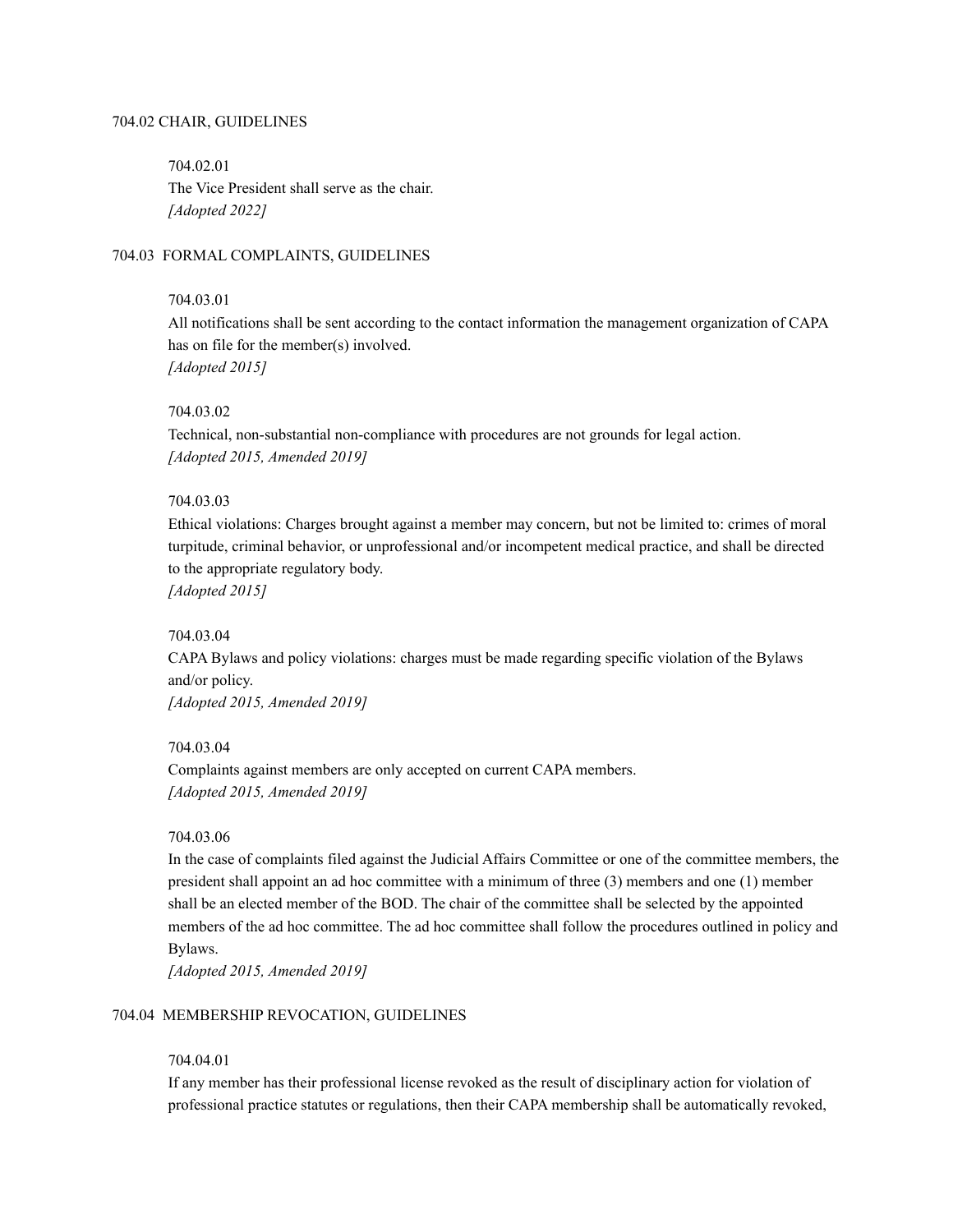and they are ineligible to apply for CAPA membership during the time of revocation. This action is not a "Professional review action" defined in the Health Care Quality Improvement Act, 42 United States Code Section 11151, and therefore is not reportable to the Colorado Board of Medical Examiners. *[Adopted 2015]*

### 704.05 ELECTION CHALLENGES, GUIDELINES

### 704.05.01

A challenge of a CAPA election must be made to the Judicial Affairs committee during the time of the election or within thirty (30) days of the announcement of the election results. *[Adopted 2015, Amended 2019]*

### 704.05.02

Grounds for challenging an election are: voting by ineligible persons; election procedures as outlined by policy and Bylaws are not observed; and negligence in conducting the election. *[Adopted 2015, Amended 2019]*

#### 704.05.03

The Judicial Affairs Committee will investigate and submit a report and recommendation to the BOD and Elections Committee within fourteen (14) days from the time when the challenge was submitted in writing. *[Adopted 2015]*

#### 704.05.04

If the challenge is made during the election, it shall continue unless the Judicial Affairs Committee recommends ceasing the election with BOD approval. At that time the election will be declared void. *[Adopted 2015]*

#### 704.05.05

If the challenge is made of the announcement of election results, the newly elected officers will assume office and remain in office until a recommendation and decision is made by the BOD. Any BOD member involved in the challenge, as determined by the Judicial Affairs Committee, shall not participate in the BOD decision process.

*[Adopted 2015]*

### 704.05.06

If the committee finds that illegal votes have been cast or illegal practices took place that could have altered the election results, the BOD will void the election. If the committee finds those illegal actions could not have altered election results, the BOD need not void the election. *[Adopted 2015]*

### 704.05.07

Members must be notified of the action taken within four (4) weeks from the time of the submitted challenge. If needed, the BOD may approve a single four (4) week extension. *[Adopted 2015]*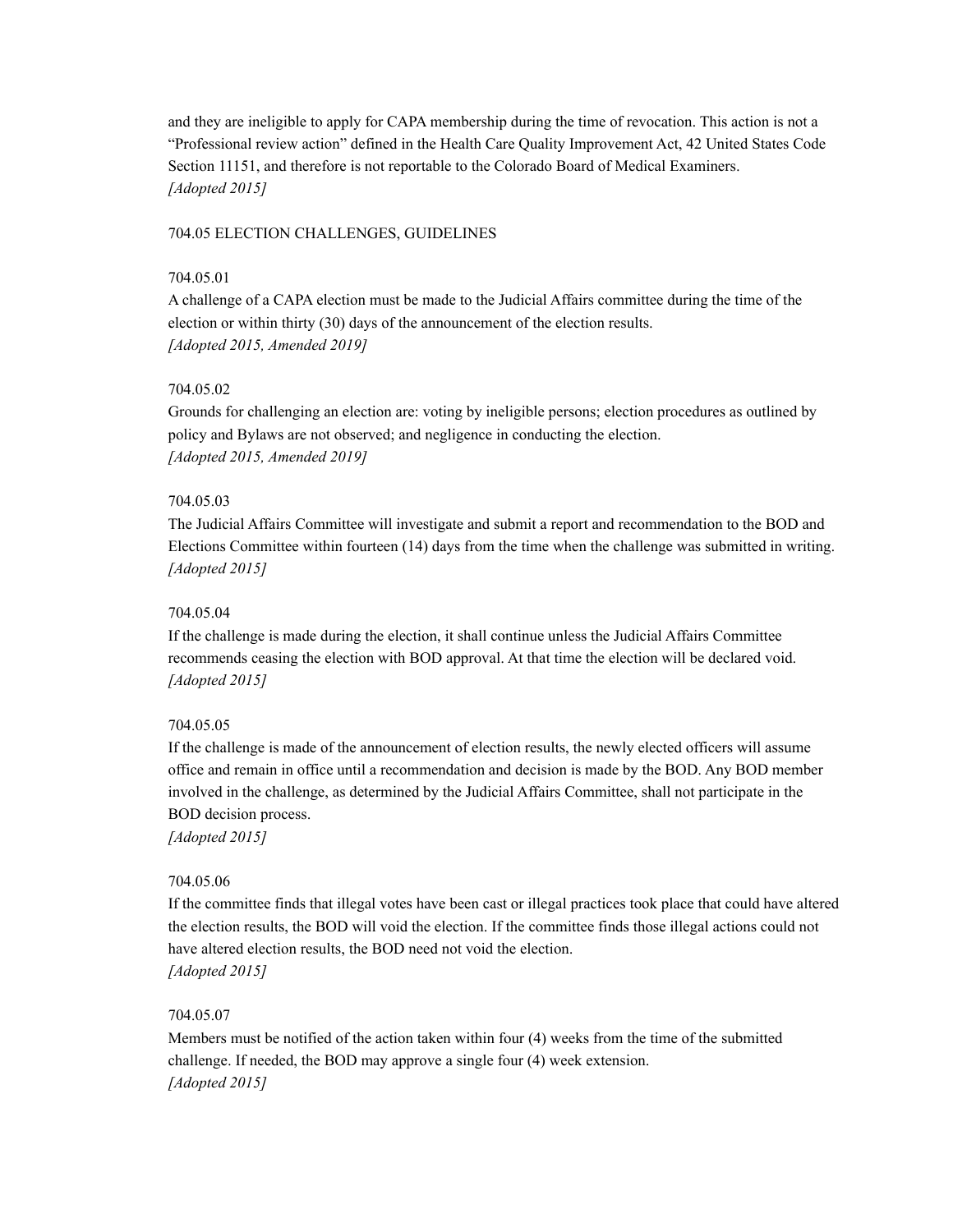### <span id="page-28-0"></span>705.00 GOVERNMENTAL AFFAIRS COMMITTEE

#### 705.01 GUIDELINES

### 705.01.01

Shall work to further the PA profession within the state legislation. *[Adopted 2015]*

#### 705.01.02

Shall monitor the political environment for opportunities to promote the PA profession. *[Adopted 2015]*

#### 705.01.03

Shall design and implement a yearly legislative day at the capitol. [*Adopted 2019]*

### 705.01.04

Shall work with the CAPA lobbyist to promote the PA profession. [*Adopted 2019]*

#### 705.01.05

Shall attend all Colorado Board of Medicine meetings and hearings, as appropriate. [*Adopted 2019]*

### 705.02 CHAIR, GUIDELINES

### 705.02.01

Shall serve a one (1) year term and may be renewed for additional terms at the discretion of the president and voting board. *[Adopted 1984]*

### <span id="page-28-1"></span>706.00 FINANCE COMMITTEE

#### 706.01 GUIDELINES

### 706.01.01

Committee members shall consist of at least the Treasurer, President-Elect, and Immediate Past-President. *[Adopted 1983, Amended 2006, 2015]*

### 706.01.02

Shall maintain an ongoing evaluation of the fiscal responsibilities of the Academy. *[Adopted 1984, Amended 2015]*

706.01.03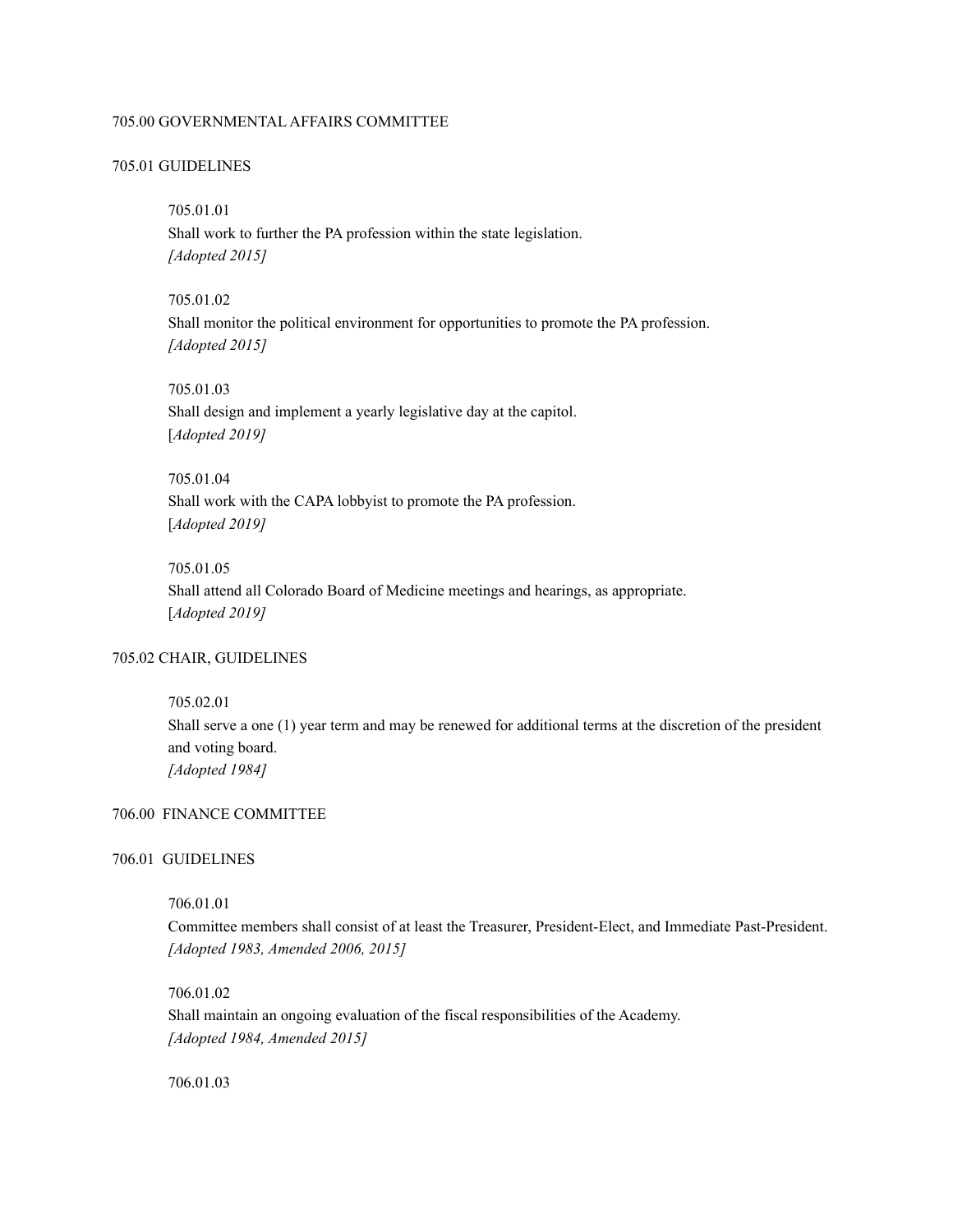Shall have the authority to open accounts, transfer funds, and close accounts upon agreement of a majority of the committee.

*[Adopted 1984, Amended 2015]*

### 706.01.04

Shall act as a financial advisor to the BOD by reviewing all proposed actions and investigating the financial impact of these actions.

*[Adopted 1984, Amended 2015, 2019]*

### 706.01.05

Shall develop a CAPA annual budget with input from the BOD and the Committee chairs. *[Adopted 1984, Amended 2015, 2019, 2022]*

### 706.01.06

Shall report to the BOD and general membership on the financial status of CAPA. *[Adopted 1984, Amended 2015. 2019]*

#### 706.01.07

Shall develop long range financial goals and continue to review, revise and expand them. *[Adopted 1984, Amended 2015, 2019]*

### 706.02 POLICY

### 706.02.01

CAPA will reimburse BOD members at 50% of the federal standard mileage rate for travel to and from CAPA BOD meetings or events at the request of the individual. *[Adopted 1980, Amended 1988, 1993, 2015, 2019, 2022]*

### 706.02.02

CAPA will reimburse committee chairs, Chief Delegate, Chief Delegate-Elect, and Delegates 50% of the standard mileage rate for travel to and from committee meetings and HOD events, respectively. *[Adopted 1981, Amended 1993, 2006, 2015, 2018, 2019]*

### 706.02.03

Any member funded by CAPA to attend a meeting and/or conference will be required to submit a written report to the BOD or respective committee chair within thirty (30) days following the meeting and/or conference.

*[Adopted 1983, Amended 2022]*

### 706.02.04

For attendance and submission of a written report the Chief Delegate, Chief Delegate-Elect, and Delegates shall receive funds, as determined by the Finance Committee, that may cover registration fees, airfare, ground transportation, hotel, daily food stipend, and incidental stipend as defined by the U.S. General Service Administration (http://www.gsa.gov/portal/content/104877) and based on AAPA conference location.*[Adopted 1983, Amended 1987, 1989, 1990, 1993, 1994, 2015, 2018, 2019]*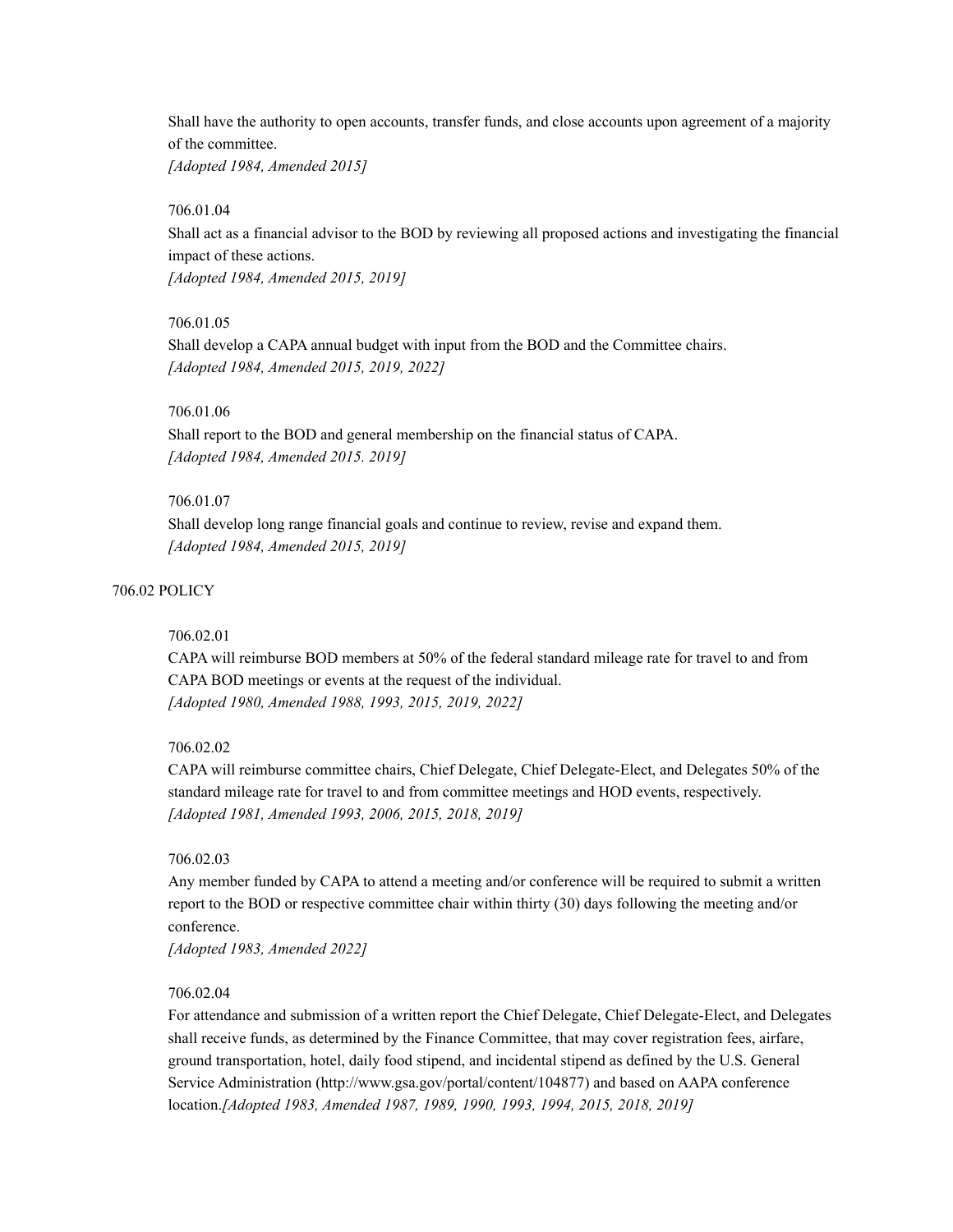### 706.02.05

CME Committee chairs shall receive free registration to the Annual CME meeting with voting board approval. CME Committee members will receive registration at a reduced rate at the discretion of the CME Committee chair with voting board approval. *[Adopted 1987, Amended 2015, 2022]*

### 706.02.06

CAPA shall donate, funds permitting, a grant to students of PA programs in Colorado to assist with costs of attending the annual AAPA conference. *[Adopted 1987, Amended 1993, 2006, 2015]*

### 706.02.07

Any reimbursement requests made shall be accompanied by adequate documentation in the form of invoices, receipts, or copies of receipts when the request is submitted. *[Adopted 1988, Amended 2015]*

#### 706.02.08

Any funds generated by CAPA activities shall be deposited into the CAPA general fund. *[Adopted 1988, Amended 2015]*

### 706.02.09

The CME chair shall be authorized to allocate funds, funds permitting, as attendance incentives at the general membership meeting when held in conjunction with the annual CME Conference. Incentives shall include: a one-year CAPA membership; one free registration to a future CAPA CME Conference, and other incentives as the CME Committee may see fit, with Finance Committee approval. *[Adopted 1989, Amended 1989, 2015, 2022]*

706.02.10 The CAPA fiscal year shall run from January 1 to December 31. *[Adopted 1994, Reaf irmed 2015]*

### 706.02.11

Recruiting companies will be charged a fee, as determined by the Finance Committee, to be listed in the CAPA job listings. *[Adopted 1994, Amended 1994, 2015]*

### 706.02.12

Voting Board members will be provided with compensated registration for the annual CAPA CME meeting with the expectation that they will be present for a majority of the conference and remain available to assist with conference facilitation as necessary.

*[Adopted 2020, Amended 2022]*

#### 706.03 CHAIR, GUIDELINES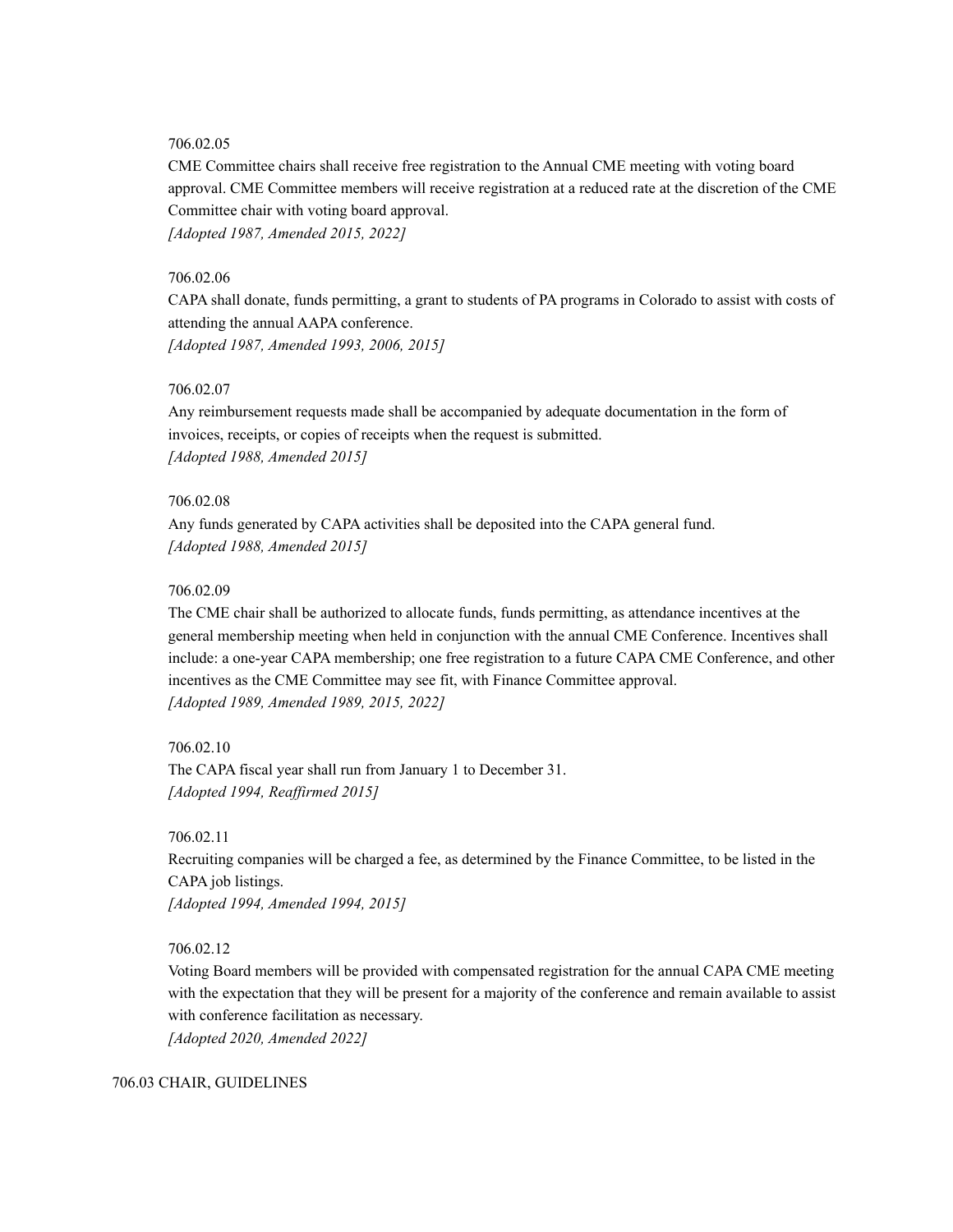706.03.01

The Treasurer shall serve as the chair of the Finance Committee. *[Adopted 2015]*

706.03.02

Shall serve a two (2) year term commensurate with their election as Treasurer. *[Adopted 2015]*

#### <span id="page-31-0"></span>800.00 MEMBERSHIP AND MEMBER SERVICES

#### 800.01

The CAPA membership list will be updated continually. *[Adopted 1985, Amended 2015]*

#### 800.02

CAPA membership renewal shall be rolling with membership commencing from the date of payment of dues and lasting for one calendar year. *[Adopted 1987, Amended 1993, 1995, 2015, 2022]*

#### 800.03

The applicant's Colorado PA license number, AAPA ID number, and NCCPA certification number shall appear on the application, if applicable. *[Adopted 1987, Amended 2015]*

### 800.04

CAPA may grant reduced membership to PAs applying for Fellow membership if payment of dues causes unreasonable hardship. The member may request in writing to the Membership Committee for reasons of illness, injury, or other significant personal hardship. Requests will be evaluated on an individual basis. Reduced Fellow membership, if granted, shall have the same privileges as a Fellow Member. *[Adopted 2015]*

### <span id="page-31-1"></span>801.00 MEMBERS, HONORARY

### 801.01

Honorary memberships are established for Brian Stutheit, Joel Hefley, and Betty Neale. *[Adopted 1984, Amended 2015]*

<span id="page-31-2"></span>802.00 DUES

802.01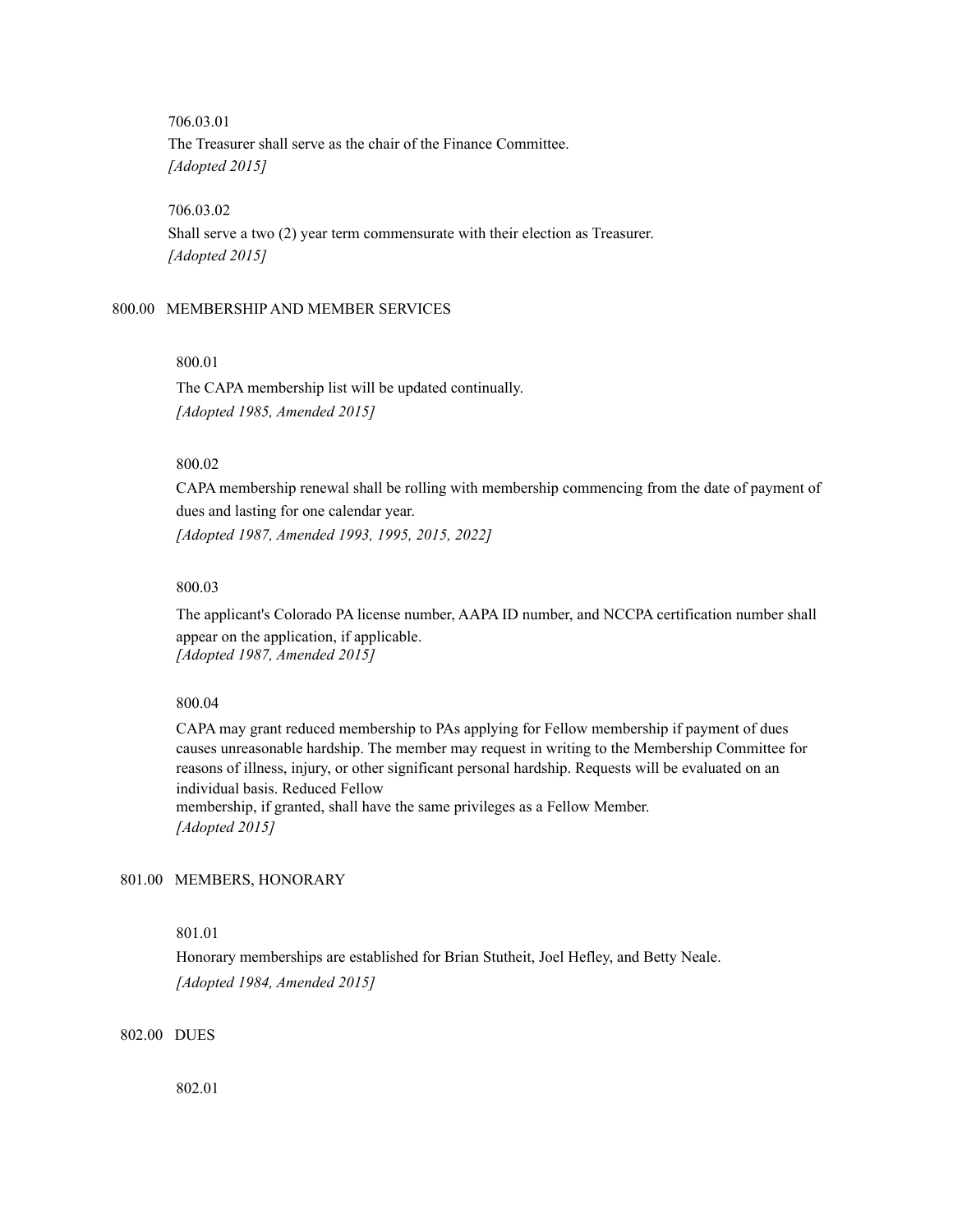Dues shall be set and reviewed annually during the annual budget meeting. *[Adopted 2015]*

#### 802.02

Fellow Member dues will be reduced for persons who are in their first year after graduation at a rate of 50% of the Fellow Member dues. *[Adopted 2005, Amended 2015]*

#### 802.03

Honorary members shall not pay dues. *[Adopted 2015]*

### <span id="page-32-0"></span>803.00 MEMBERSHIP MAILING LIST, GUIDELINES

### 803.01

The CAPA mailing list will be available for sale at a cost to be determined by the Finance Committee. The mailing list shall not be sold for the purpose of promoting the sale or use of liquor or tobacco, pornography, quackery arts, fund raising, or for any telephone solicitation. Recruiting companies are prohibited from purchasing the mailing list. Approval for sale of the membership list requires a simple majority vote of the BOD.

*[Adopted 1987, Amended 1995, 2015]*

### <span id="page-32-1"></span>900.00 AWARDS AND SCHOLARSHIP, CRITERIA/GUIDELINES

### 900.01

The Awards and Scholarship Committee is composed of the President, President-Elect, Immediate Past President, and a Director-at-Large [1]. *[Adopted 1987, Amended 1995, 2015]*

#### 900.02

A call for nominations will be sent to the membership no later than sixty (60) days prior to the general membership meeting at which the awards will be given. *[Adopted 2015]*

#### 900.03

PA of the Year

May be given in recognition of a PA's contributions to the profession in the clinical setting and community. Recipients must be a CAPA member. Selection will be based on the following criteria:

- Service to the PA profession
- Inspiration to colleagues and patients
- High quality patient care
- Professional leadership
- Community and volunteer contributions, humanitarian efforts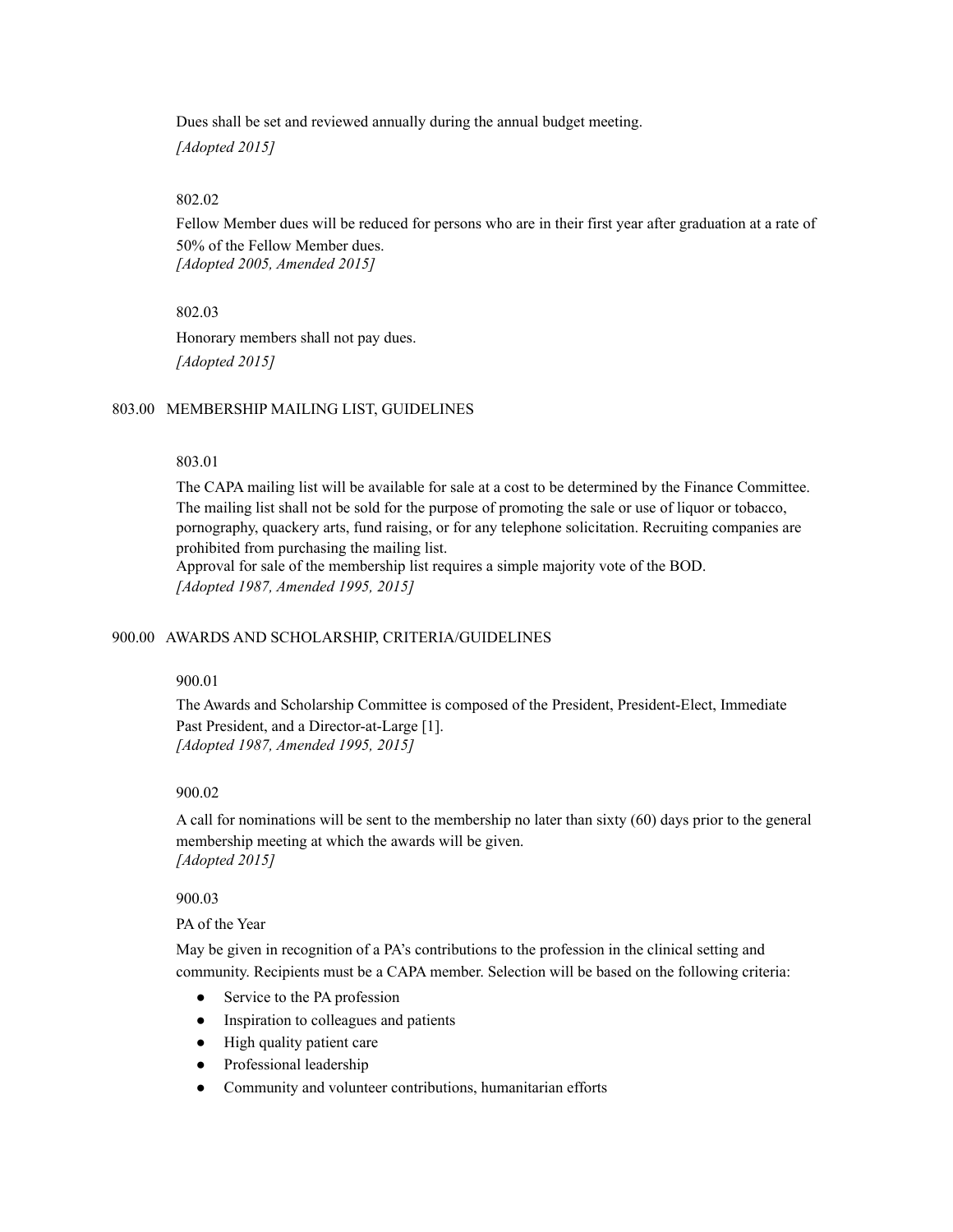### 900.04

### PA Leader Award

May be awarded to a PA that works collaboratively with the healthcare team and promotes PA practice. Recipient must be a CAPA member. Selection will be based on the following criteria:

- Evidence of mutual respect and trust
- Teamwork in providing care to patients
- Team, community or professional leadership
- Evidence of team community services

*[Adopted 2020, Amended 2021, 2022]*

### 900.05

PA Educator of the Year

May be given in recognition of a PA's contribution as a PA preceptor or educator. Recipient must be a CAPA member. Selection will be based on the following criteria:

- Support educational advancement of PA students
- Promotion of student leadership
- Evidence of mentoring efforts
- Professional leadership activities
- Community and volunteer activities

*[Adopted 2017, Amended 2018, 2020, 2021, 2022]*

### 900.06

### PA Student of the Year

May be given in recognition of a PA's student dedication to the profession in the state of Colorado. The student must be a CAPA member. Selection will be based on the following criteria:

- Evidence of mutual respect and trust
- Team, community or professional leadership
- Involvement in activities that advances or supports the PA profession

*[Adopted 2020, Amended 2021, 2022]*

### 900.07

### PA Student Scholarship

CAPA will award up to two (2) annual student scholarships, funds permitting, to a Physician Assistant student in the state of Colorado. Applications shall be reviewed by the Awards and Scholarship Committee. Selection will be based on the following criteria:

- Community service and involvement
- Leadership
- Academic achievement
- Goals as a future PA
- Letter of Recommendation
- Financial Need (not tallied into score, will only be considered on an as needed basis)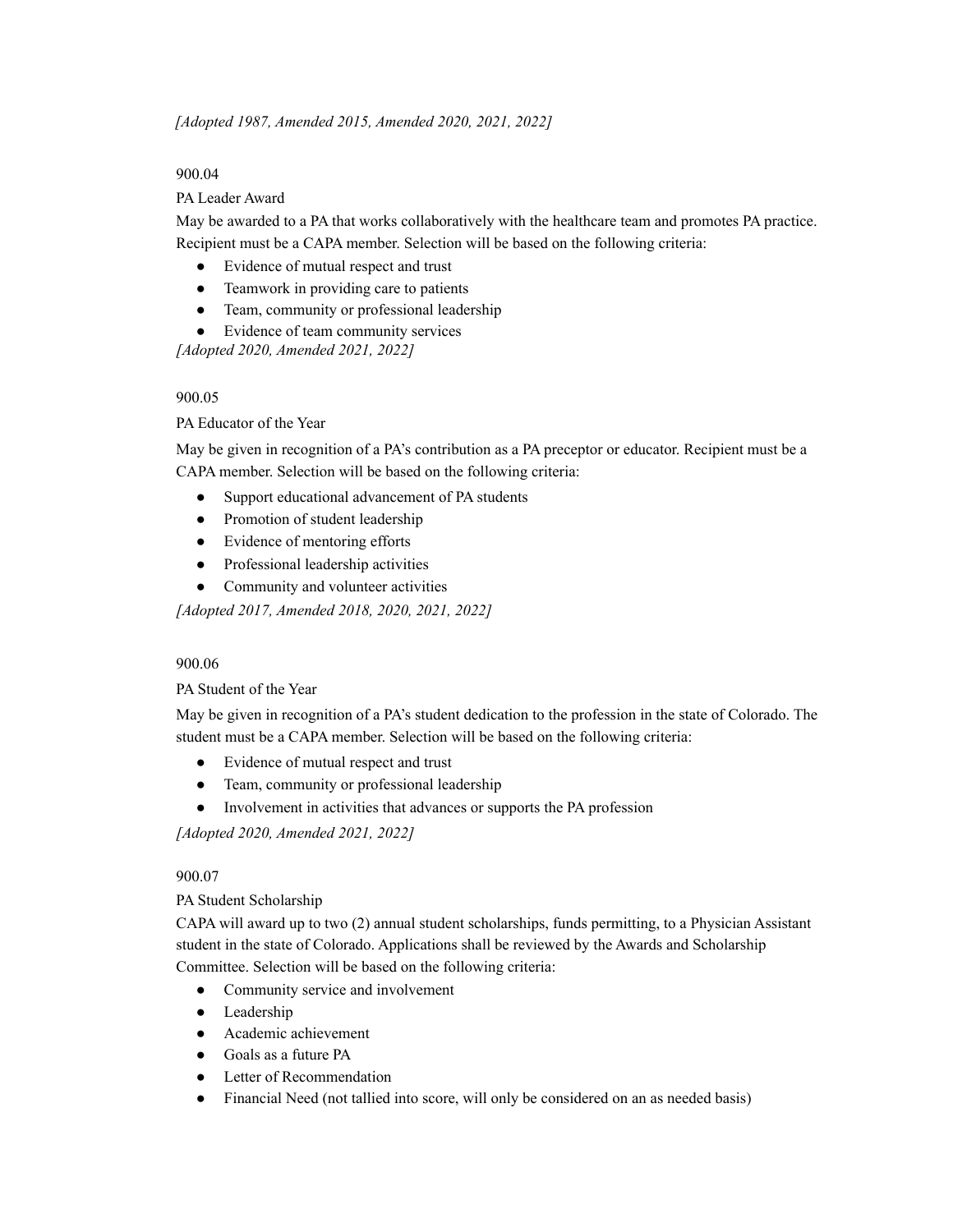*[Adopted 1995, Amended 2015, 2018, 2020, 2021, 2022]*

### 900.08

#### Employer Award

Recognize organizations that are top employers of PAs, providing them with opportunities for professional growth and leadership. The award will showcase an employer that has implemented practices that create positive work environments and encourage collaborative provider teams. *[Adopted 2021]*

### 900.09

#### Legislature Award

Honors a member of the community that through their leadership contributes to increasing access to high-quality, cost-effective, patient-centered health care. Someone who promotes PA practice in the state in line with CAPA legislative efforts. *[Adopted 2021]*

#### 900.10

Awards and scholarships will be presented at the general membership meeting during the annual CME conference.

*[Adopted 2015, Amended 2022]*

### 900.11

CAPAAwards Committee members and current BOD members shall be discouraged from applying or accepting nominations for awards. *[Adopted 2018]*

#### <span id="page-34-0"></span>1000.00 PUBLICATIONS

### 1000.01

The Finance Committee shall determine the fees for advertising on the CAPA website and/or job board. *[Adopted 2015]*

### 1000.02

CAPA letterhead shall be used for official CAPA business only. Correspondence should reflect CAPA policies or represent a BOD's position on behalf of CAPA. With exception of the President, board members shall seek approval of the BOD prior to distribution. If a board member seeks approval less than one week in advance of requested distribution, two (2) of the following FOUR (4) officers, President, President-Elect, Vice President, or Immediate Past President, shall be consulted for approval. *[Adopted 2015, Amended 2022]*

#### <span id="page-34-1"></span>2000.00 DONATIONS, GRANTS, PA FOUNDATION

2000.01